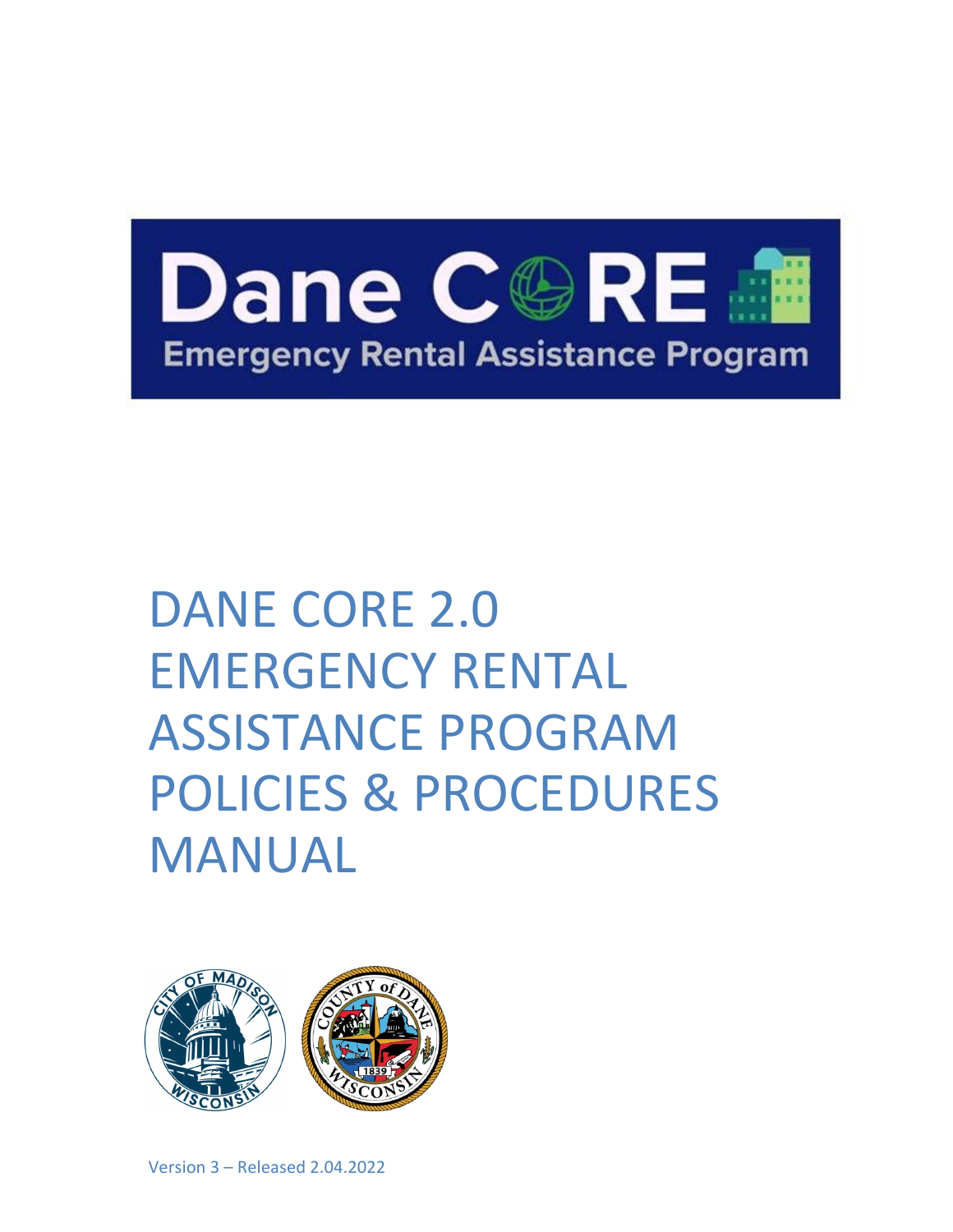# Contents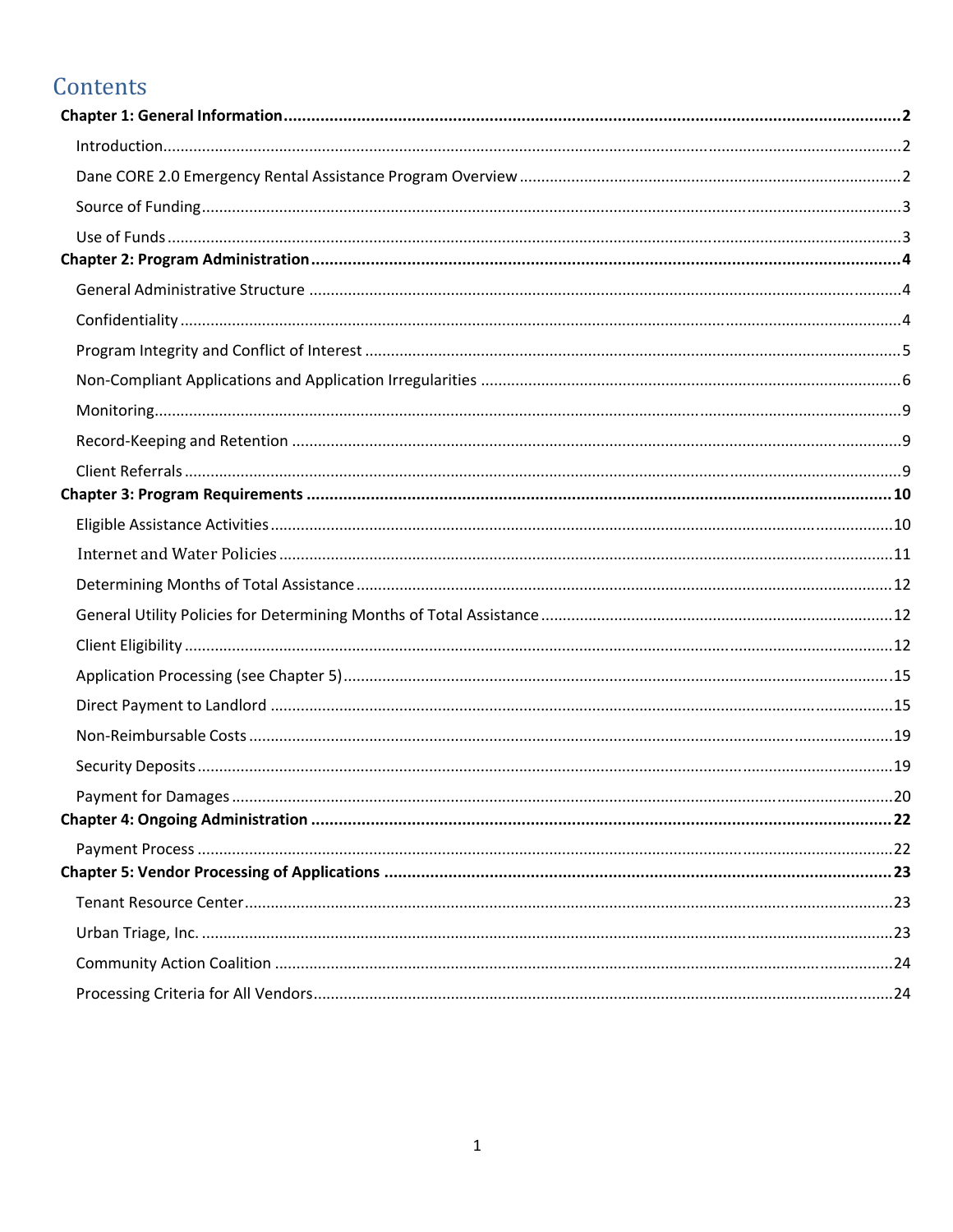# Chapter 1: General Information Introduction

This Program Policy & Procedures Manual was adapted from the Wisconsin Department of Administration's (DOA) Division of Energy, Housing, and Community Resources (DEHCR) manual, developed as a resource for the Wisconsin Emergency Rental Assistance (WERA) Program. It has been revised and supplemented under regulations of City of Madison and Dane County as Program Grantees of the Dane CORE 2.0 Emergency Rental Assistance Program. Contracted vendors/providers under the Dane CORE 2.0 Emergency Rental Assistance program are required to follow all policies and procedures in this guide. In the instance of conflict between this Guide and contract with Dane County or the City of Madison, the provisions in the contract shall take precedence.

### Dane CORE 2.0 Emergency Rental Assistance Program Overview

Funds provided under this program shall be used to provide financial assistance to assist eligible renters to maintain housing stability. In addition, the program will assist eligible renters with arrearages on utilities and will provide services to renters, as allowed by law.

Eligible recipients for assistance include low‐ to moderate‐income households or individual persons age 18 or older, or leaseholders below the age of 18, residing (*or previously residing*) in Dane County who meet the requirements as described in this manual.

Direct financial assistance may be provided for rent, rental arrears, utility and home energy costs, and utility and home energy arrears, and other costs related to housing incurred due directly or indirectly to COVID‐19. Funds for rental arrears may be provided to cover a period of up to 18 months (up to 15 months under ERA1, 18 months under ERA2). Any financial assistance for future rental payment is also subject to the total months of funding allowable, and must not exceed 18 months in any circumstance. Months of assistance are calculated by the number of months for which any assistance is provided, regardless of the type or combination of assistance given in any individual month. Payments can be received for up to a maximum of 18 months for assistance categories in aggregate, only with combined ERA1 and ERA2 or solely ERA2 funding.

Agencies will refer resident applicant households to resources for other household needs such as food and transportation. Each agency shall develop their own referral lists most applicable to the needs of individual applicant households.

The program will expire at the exhaustion of funding or as detailed in individual vendor contracts at the discretion of Program Grantees. Vendors may at their own discretion and at their own expense continue to develop waiting lists for funding or make referrals for services to eligible recipients at the conclusion of the program.

Vendors shall use the Neighborly portal to take resident tenant and landlord applications for funding, upload and verify all required documentation, verify municipality of residence, determine eligibility, perform outreach to applicants for whom more information is required, and approve/release payments on behalf of or directly to applicants. Vendors are responsible for ensuring intake and review staff are fully trained in use of Neighborly platform to capture all required documentation of benefits for reporting guidance and audits. Neighborly provides video tutorials on how to use the platform in the User Guide section of the administrative portal, and it is expected that program leads will utilize this resource in training new staff in addition to individual agency trainings.

The administrative portal may be found at https://portal.neighborlysoftware.com/DANECORE/administration#Dashboard. It is expected that throughout the duration of the program, Provider staff will be added or removed from Neighborly. This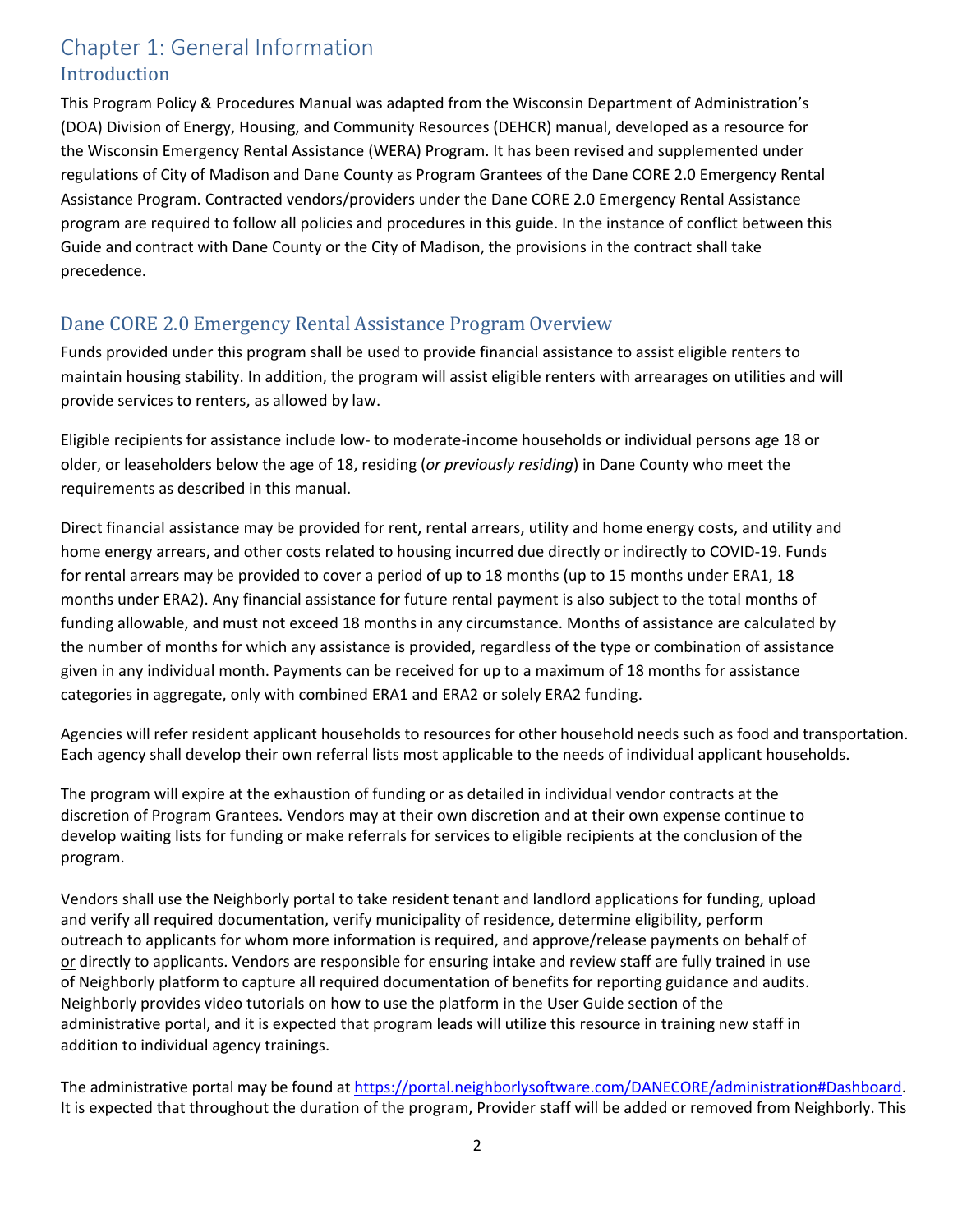will happen with notice given from providers to City of Madison and County of Dane ERA staff. All users with accounts in the Neighborly platform must sign an agreement that details at a minimum confidentiality and conflict of interest provisions that are satisfactory to Grantees. As providers transition in staffing, notification must be given to City of Madison ERA staff so that any staff no longer under employment or association with partner agencies can be blocked from system access. Removing users is critical to protecting the integrity of the Program.

#### Source of Funding

Funding for Dane CORE 2.0 is made up of two separate sources: ERA1 is funded by the Federal Consolidated Appropriations Act, 2021, enacted on December 27, 2020, which set aside \$25 billion in funding nationwide. ERA2 is funded by the American Rescue Plan of 2021, enacted March 11, 2021, which set aside \$21.55 billion. The City of Madison and Dane County received direct allocations of ERA1 and ERA2 from the U.S. Treasury. Additional pass‐through funds have been awarded by the State of Wisconsin for both municipalities to operate the Dane CORE 2.0 Emergency Rental Assistance Program.

# Use of Funds

Funds for the Dane CORE 2.0 Emergency Rental Assistance program are divided into two categories: Program and Administrative Funds.

#### **Program Funds**

Program funds are used to provide rental assistance, rental arrears, utility and home energy costs, and utility and home energy arrears, and other incurred costs related to housing. See Chapter 3: Eligible Services for more information on how to use Program Funds.

#### **Administrative Funds**

Administrative funds are available for housing stability services, including case management and other services intended to keep households stably housed, and administrative or marketing costs.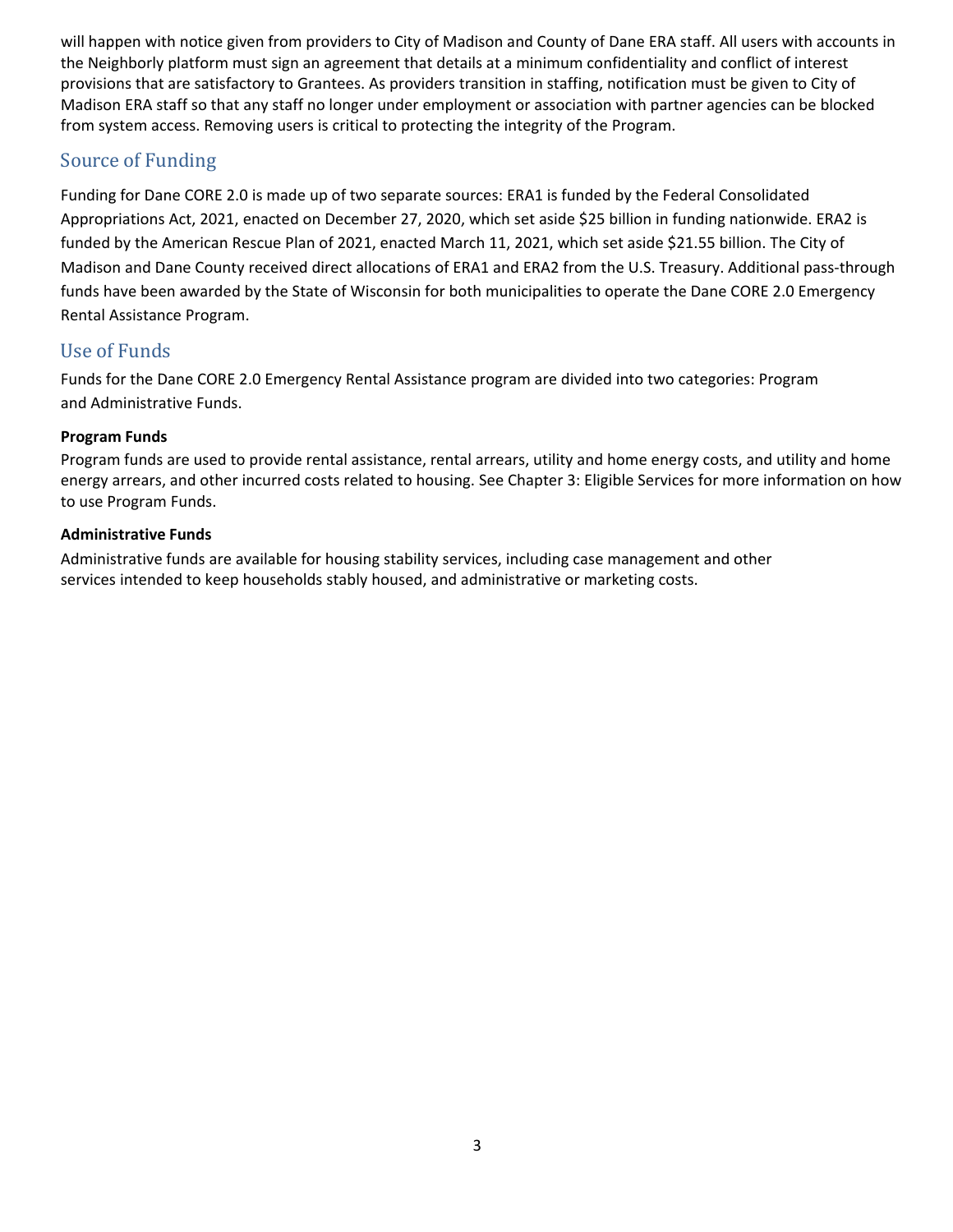# Chapter 2: Program Administration

#### General Administrative Structure

Vendors will be held to perform services as required within their individual contracts; including reporting, disbursement, and outreach requirements. It is expected that all Providers comply with all policies within this manual, unless a direct conflict exists with the individual agency contract. In such an instance, contract provisions will take precedence. Program administration will occur largely through the online platform, Neighborly. Each vendor shall inform the City and County of new users to be added, or users to be removed, as soon as is feasible. User change requests will be sent to Neighborly as they are received.

#### Confidentiality

Vendors must develop and implement internal confidentiality procedures that ensure all records containing personal identifying information of any person or family who applies for and/or receives Dane CORE 2.0 Emergency Rental Assistance is kept secure and confidential. Program employees of all vendors will be required to sign individual agency confidentiality (non-disclosure) agreements that guarantee, at minimum, that program staff will neither share nor attempt to profit from any identifying or personal information gained from access to Program files and documents. These confidentiality agreements must be made available to Grantees (City/County) upon request, both in template as well as for individual users with access to the system.

Individual providers must limit program and staff access only to cases and documentation in their contracted geographic area of jurisdiction within the Neighborly platform, unless notice of approval is given by City and County collectively to allow such access for specific client IDs. To maintain client/applicant confidentiality within the Program, Providers must ensure that employees/staff/other associated individuals with access to the platform do not at any time access confidential client application or files that they know to be outside the scope of the contract they are fulfilling. For purposes of this Program, confidential application files are considered to be any documents uploaded by the applicant, as well as review of any application response that would provide a reviewer indication of program eligibility. Any unauthorized access to client files shall be reported to Grantees within five (5) business days, and may serve as cause for rejection of the application that was subject of the unauthorized access. Depending upon the scope of breach of confidentiality, Grantees may at their sole discretion revoke access of any individual to the Neighborly platform at any time. If unauthorized access is not reported by an agency to Grantees, all available remedies may be taken as available under provider contracts.

Due to the shared nature of the platform, it is anticipated that agents of Providers may periodically access – either intentionally or accidentally – client applications that are outside of contracted scope. Grantees encourage agencies to provide customer service consistent with the mission of the organization, which may include providing updates to applicants either verbally or written which can only be concluded from brief review of submitted materials. Providers may perform actions in any application, regardless of municipality of applicant residence, to link tenant and landlord applications, perform a search of the property lookup tool to refer applicants to the correct agency, or give clients information as to the status of their application. Grantees understand the need to provide such services to County residents, and will not consider a breach of confidentiality to provide applicants information as to the status of their application regardless of the location of the housing unit assistance is to be provided on. However, any action by Provider or agent of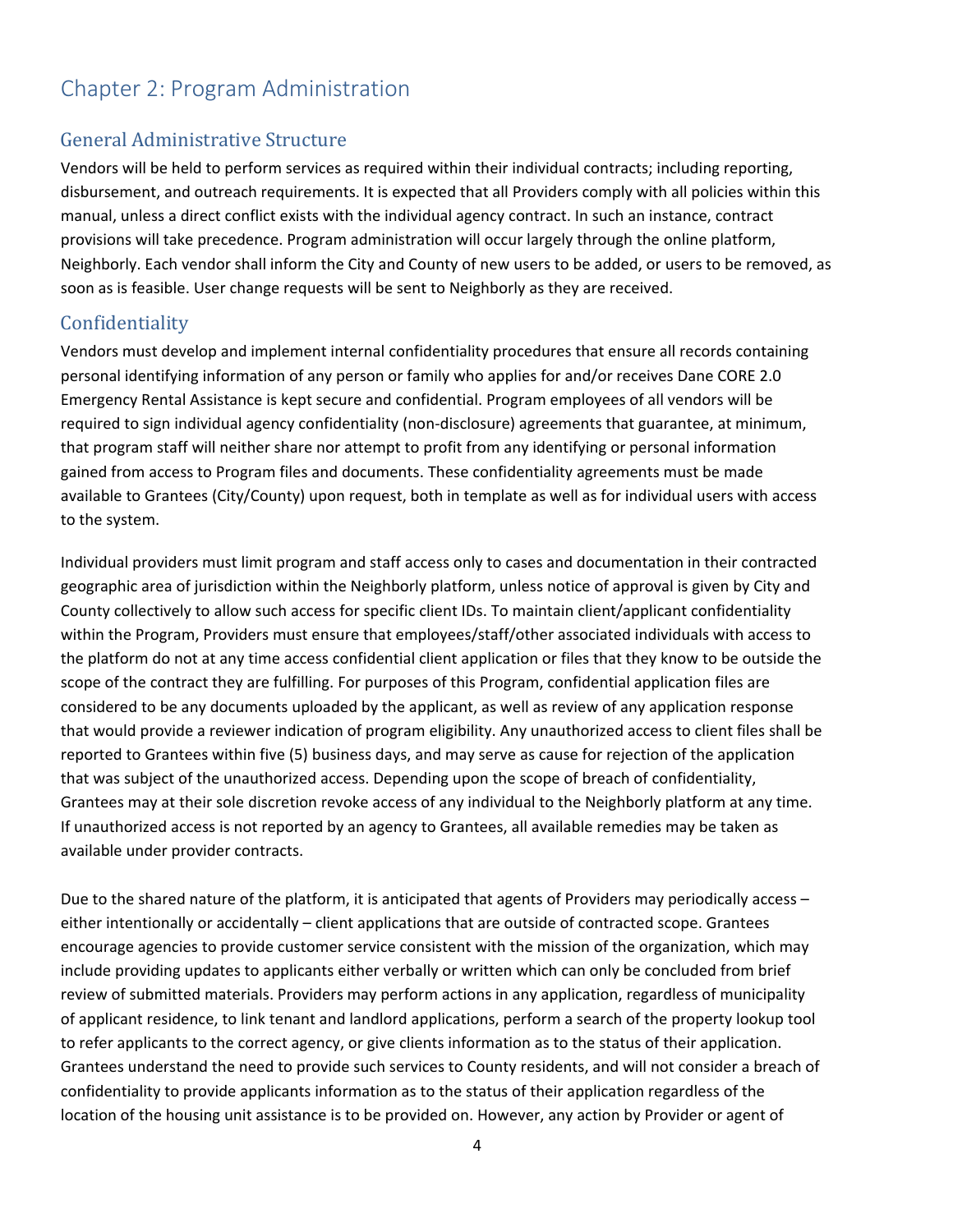Provider that alters, reviews applicant uploads, or discloses information on such shall be disclosed to Grantee with the understanding that such actions may result in removing user access to Program Platform and rejection of the application such alterations were made upon consistent with paragraph 2 of this section.

Actions within the Neighborly platform that may be taken by any provider, excluding those applications that would create a conflict of interest, include:

- Searching for application and application status
- Linking a landlord and tenant application
- Determining provider jurisdiction by utilizing the Property Lookup tool
- Providing verbal or written guidance to applicants necessary to complete an application

All other actions within the Neighborly system may not be taken on any application by any provider, including viewing of any confidential application details or documents, until the Property Lookup tool has been run and municipality of the applicant household has been determined. Confidential information may only be viewed once it is confirmed by the Provider or agent of Provider that the individual Provider contract governs the application in question. Should an applicant request that any agent or employee of a provider access other information, the agent shall inform the applicant that they are unable to provide or access that information, and shall provide contact information to the relevant provider with ability to answer any questions the applicant may have.

# Program Integrity and Conflict of Interest

Vendors must develop and implement internal policies and procedures to ensure that funding is spent appropriately by delivering quality, necessary care and preventing potential fraud, waste, and abuse from taking place, including duplication of benefits. Vendors must comply with organizational and individual conflict of interest provisions. Vendors will be required to repay any funds disbursed for persons with whom there is an identified conflict of interest unless an exception is granted by Dane County or the City of Madison. Any vendor processing an application that has the potential to be deemed a conflict for a top‐line program manager or finance administrator whose approval is needed to disburse funding, shall be transferred to a neutral vendor administering the Program to determine overall Program eligibility and potential disbursement of funds, in accordance with written or verbal agreements between individual Providers. Actual disbursement may occur by the original vendor as long as approval is noted from reviewing agency. In general, Program expectations include:

- No provider or agent of any provider shall act in any manner that affects or impacts judgement over the review or approval of any application
- No provider or agent of any provider shall engage in conduct outside of their role with the provider that compromises or adversely impacts Program integrity
- No provider or agent of any provider shall take any action on an application for any client with whom they have a family relationship, business association, or other personal relationship
- No provider or agent of any provider shall engage in any business or transaction which has either real or perceived incompatibility with program objectives, whether direct or indirect
- No provider or agent of any provider may act in a manner that implies any conflict of interest, including access or review of applications of persons who are known to them either personally or professionally
- Any agent of a provider assigned review of an application for whom the applicant, or any member of the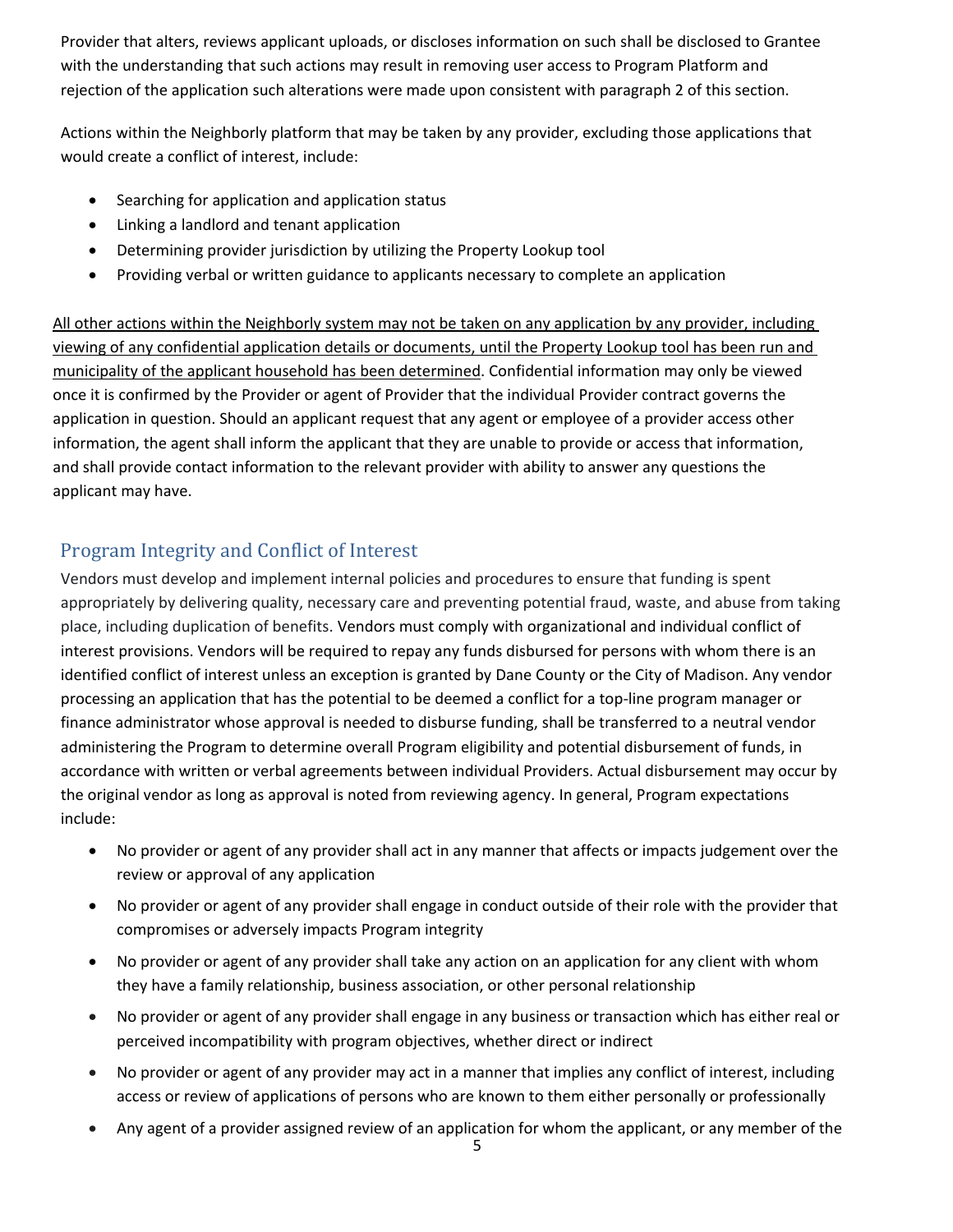applicant household, is known to them must immediately notify their program lead to have the application reassigned and shall not take any actions within that application

 Any provider or agent of any provider who is themselves a potential Program applicant must alert their program lead prior to submitting an application. As soon as the application is created, the program lead must ensure that review is assigned to a different provider agency to determine eligibility for benefits. The program lead shall not access the application, but must communicate with an outside agency that review is being reassigned due to a potential conflict of interest

If a conflict of interest exists, Providers must take steps to ensure that the individual with the conflict or perceived conflict does not have access to the application at any time. If a program, lead, manager, approver, or any other agent of provider has a conflict or perceived conflict of interest, these applications concerning the conflict of interest must be transferred to a different agency for processing. Violations of conflict of interest provisions must be reported to Program Grantees within five (5) business days of any action constituting such violation. Grantees have the right to take any action necessary to prevent future breaches of conflict of interest provisions, including but not limited to revoking user access to the application platform.

### Non-Compliant Applications and Application Irregularities

If as a result upon review of an application, a Dane Core 2.0 partner determines that the applicant, landlord, or Dane Core 2.0 partners employee has abused the program, partners must take immediate actions to remedy the situation. Notification of such abuse must be given to Grantees within five (5) business days of initial determination by agency. Dane Core 2.0 may at any time deny program assistance to an applicant or terminate program assistance for an applicant if any applicant or landlord has application irregularities that could potentially indicate likely fraud, bribery, or any other corrupt or criminal action in connection with Emergency Rental Assistance Federal Program. Dane Core 2.0 must determine that a preponderance of evidence (burden of proof) demonstrates that an action taken by the applicant, landlord, or employee was willful and intentional, in order to terminate assistance on the basis of potential fraud or abuse through exceptional application irregularities. Program Grantees shall have sole authority as to final determinations of potential or likely fraud.

Fraud under this Program is defined as wrongful or criminal deception intended to result in financial or personal gain in situations where they would not be eligible. This includes the intentional, false representation or concealment of a material fact for the purpose of inducing another to act on it. It is of the utmost importance for Program integrity that Providers are aware that it is unlikely that a final and official fraud determination can be made solely based on application materials required under documentation required by Federal regulation, though irregularities and inconsistencies creating non‐compliant applications are a valid basis for withholding payment until Program Grantees can make a final determination of likely fraud that would result in a denied application.

Providers under this Program are expected to provide ample opportunity for applicants to provide documentation that meets both Policies in this manual as well as Federal statutory intent of the Program, including the opportunity to correct previously submitted documents required for an eligibility determination and funding amount.

Other things to look out for (not considered irregularities/potential fraud):

- Improper payments payments that should not have been made, but were made in the incorrect amount without the knowledge of wrong doing or intent. Examples include ineligible recipients or duplicate payments (same period, multiple programs, etc.)
- User error Tenants and/or landlords unknowingly providing incorrect information or failing to report due to the lack of understanding. Examples include failing to provide sufficient documentation, misrepresentation of income or household size, or the amount of assistance requested. If a Dane Core 2.0 partner sees inconsistencies in these areas, it is expected that Providers will give the applicant ample opportunity to provide updated information that meets Program requirements.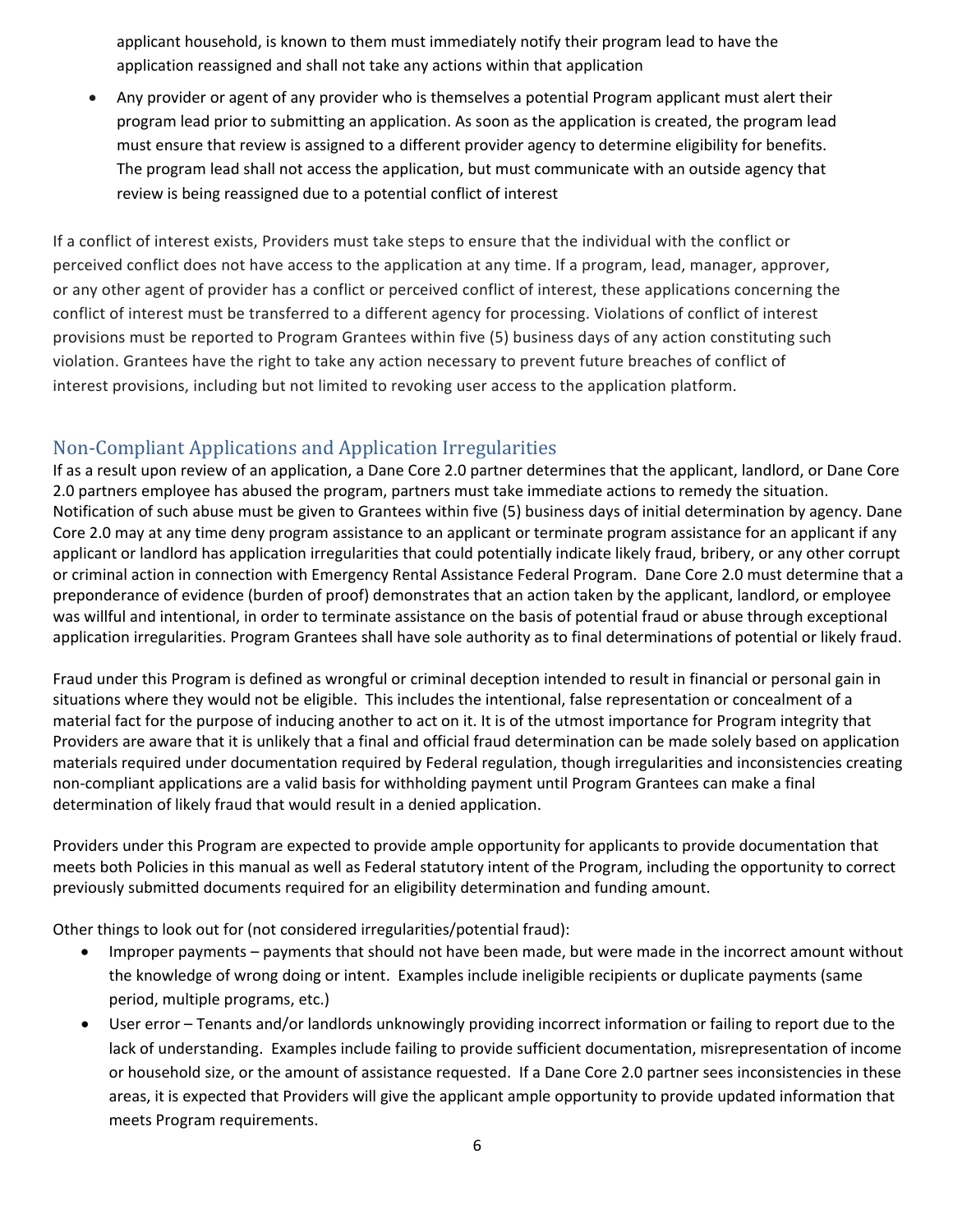- o Forms of communication: email or phone call for follow up
- o Should be documented in Neighborly

Ways application irregularities indicating potential fraud can originate:

- Tenants (households) falsifying applications
- Landlords (owners) falsifying applications
- Landlord/tenant collusion
- Coordinated criminal attacks
- Mistakes/other user error

How to spot potential fraud in rental assistance applications when processing applications (indicators of potential fraud):

- Suspicious documents
	- $\circ$  Tenant and/or landlord intentionally provides misleading or falsified documents that are required to receive benefits.
		- Fabricated/fictitious freehand documents with no standard format or letterhead.
		- Dates of documents are inconsistent throughout, inconsistent rental amounts, or back dated documents to satisfy requirements.
		- Tenant or landlord information on the documents is drastically different from the application in Neighborly (address, name, rent, etc.)
		- **Handwritten or manually altered documents that have been revised, copied, whited out, or have** pre/postdated notes.
		- **Complete absence of verifiable documents (W9, 1040's, rental ledger, etc.)**
- Suspicious personal identification information
	- $\circ$  Tenant and/or landlord is unable to be verified through direct contact or provides materially false personal identification information.
		- A photo ID is not required for Dane Core 2.0
		- Does not provide a phone number or states they do not have a phone number.
		- Tenant and landlord have the same unit address, last name, and/or contact information
		- **Emails or telephone numbers are not valid** 
			- $\bullet$  Emails bounce back
			- Phone number is not valid when dialed
		- Applicant cannot be verified through valid documentation
			- $\bullet$  W-2
			- Documentation of benefits
			- Name on lease or other rental agreements
			- Utility bills have different name or address on them
- Suspicious application information
	- $\circ$  Information submitted with the application is intentionally misrepresented and cannot be validated with supporting documentation or outreach.
		- Blatant material misrepresentation of application information
			- Completely fake address
			- Falsified tenant
		- **Multiple claims submitted for the same property address** 
			- Single family homes
			- Apartment address with the same unit number
		- Property address is not a valid Dane County residence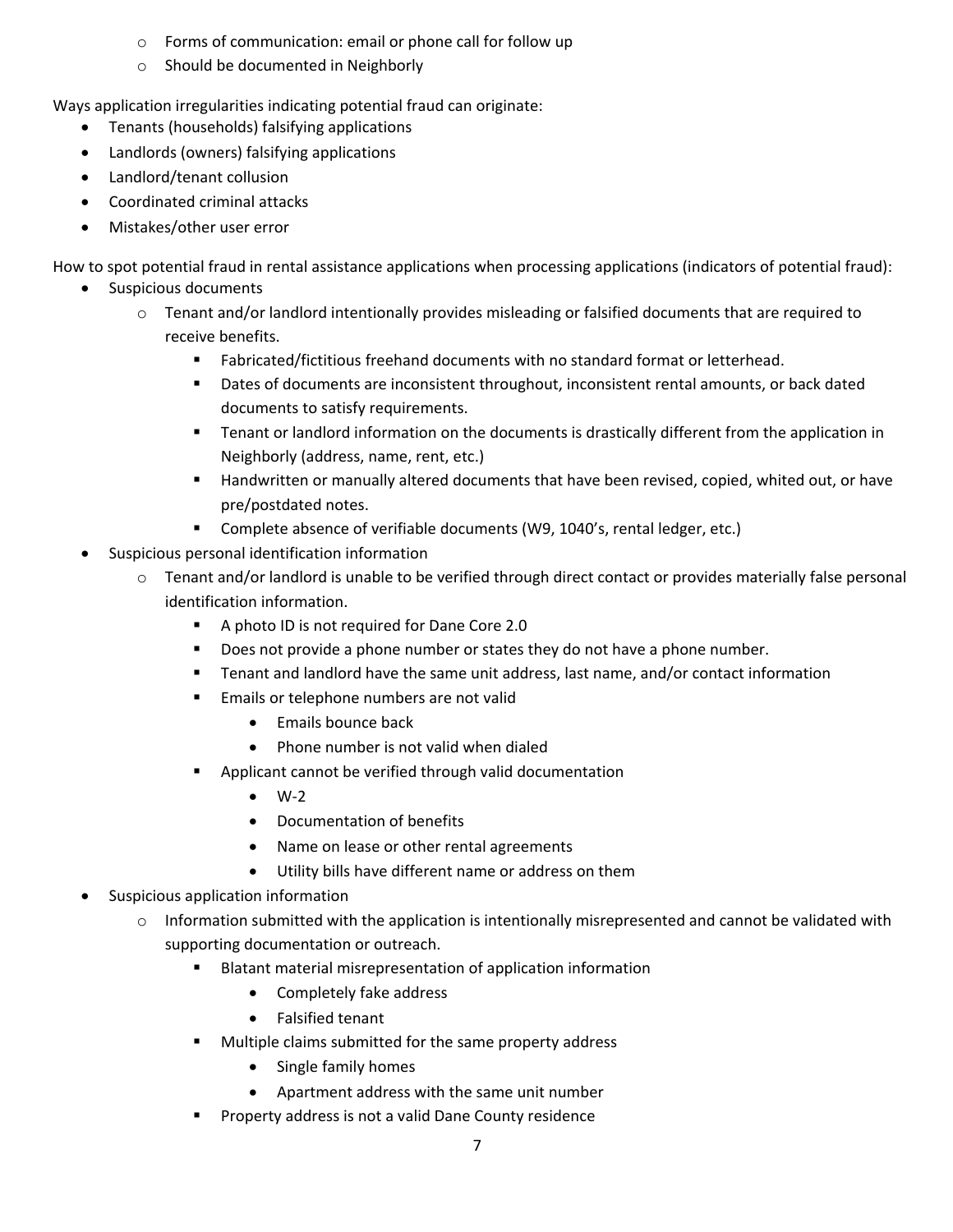- PO Box
- Hotel
- Place of employment
- **Tenant and landlord have the same address or last name**
- Multiple addresses listed on application and supporting documents submitted
- Claims are incompatible with residence, average rent, and/or income.
- **•** Suspicious Activity
	- o Tenant and/or landlord behavior or actions taken are intended to mislead or persuade application case managers.
		- Aggressive pressure from claimant demanding for a quick decision or threats to file complaints if application is not processed.
		- Applicant pushes for smaller benefit amount than what was previously requested in order to obtain funds.
		- Applicant refuses to be contacted by phones, avoids in person interactions, and will only communicate via email.
		- **Tenant or landlord goes not know basic information regarding property, lease agreement,** application, that would be considered common knowledge to remember.
		- **Figuaria** Frequent updates to the application details to support their claim.

There remain numerous valid reasons why applications may have irregularities that indicate potential fraud, and indicators of potential fraud do not disqualify any application. Program providers shall make eligibility determinations for this Program based on the required documents under this Manual and Treasury regulation. Program providers shall base no determination on circumstantial or historical records of any applicant. It is expected that Providers under this Program work with applicants to provide correct and verifiable documents that meet Program requirements, with the understanding that many irregularities may be a product of user error or unclear application requirements.

Process for denying applications with irregularities that may be non‐compliant or indicative of potential fraud:

- Review information and allow applicants the opportunity to correct unintended errors.
- Compare application to the supporting documentation to identify discrepancies/irregularities.
- Analyze payment history (if one is available). This can be used to help identify similarities to other applications with significant irregularities or past program participant issues.
- Attempt to make direct contact with the tenants and landlords whenever possible to verify the application.
- Update the application status to **Compliance Review**
- Route the application to manager for review. This should be escalated quickly to ensure additional review occurs before any approval or disbursement. The manager will review documents and case files to summarize for Grantee (City and/or County) staff, who have sole discretion to make a final determination of non‐compliance.
- Use current denial email in Neighborly to inform applicants of non-compliance and application irregularities.
	- o Language to add to email (should be used word for word)
		- Thank you for applying for Emergency Rental Assistance through Dane Core 2.0. Your application is being denied at this time due to non-compliance, unverifiable documentation, or irregularities in required information. If you believe that this finding was in error, please contact our Program staff to provide additional information to support your eligibility for these funds.
- Change application status to Denied
- Log non-compliant denials in Neighborly to avoid repeat offenders.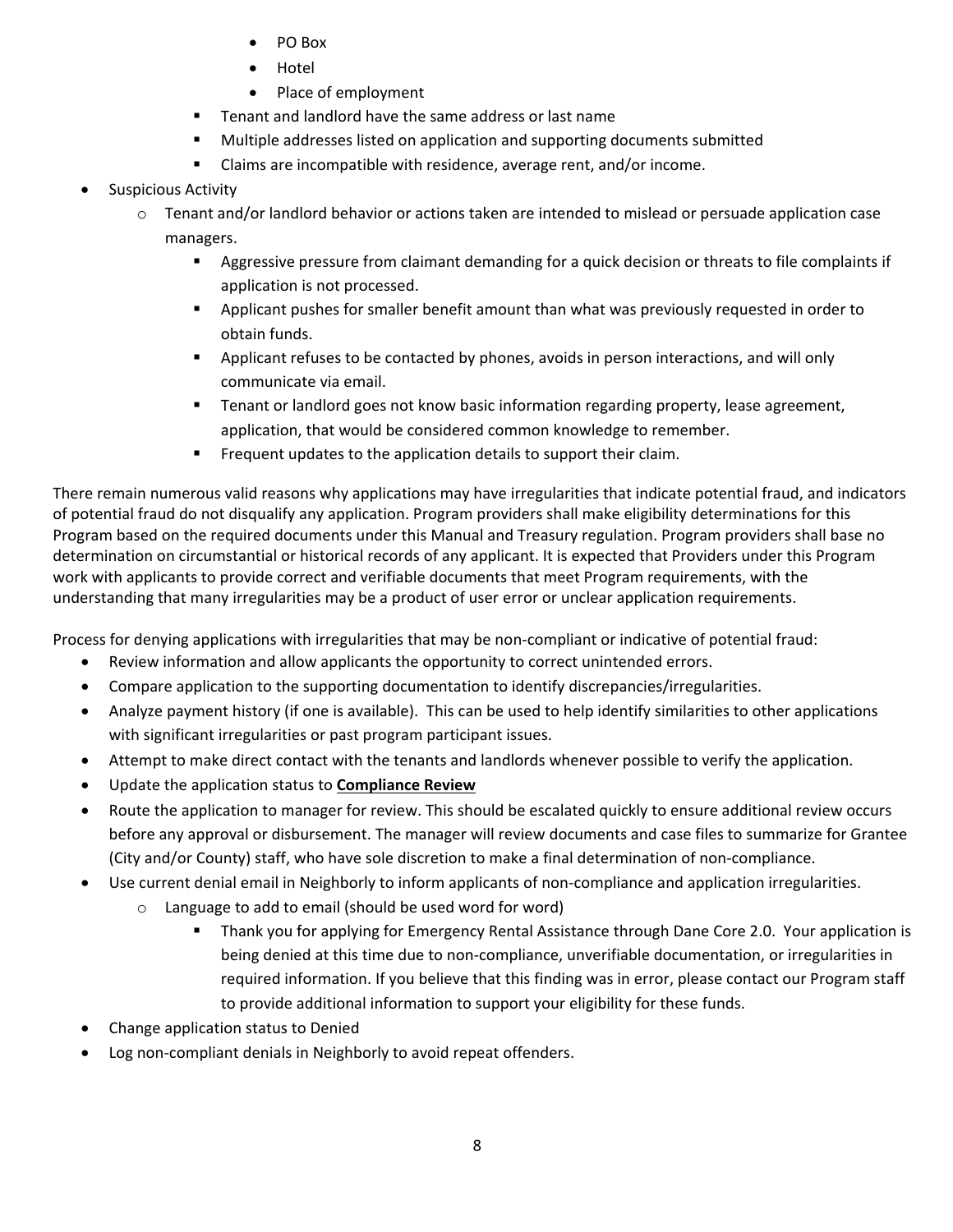# **Monitoring**

Dane County and the City of Madison will provide technical assistance and monitor the performance of each contracted vendor. In conducting reviews and benchmarks, information will be obtained from the records and reports from the Neighborly platform, taking into consideration other aspects of individual contracts for services. Vendors shall be required to run detailed reports monthly in accordance with the U.S. Treasury reporting guidance, to be sent to the contract owner by dates identified in individual provider contracts. Individual providers may also be required to perform other reporting tasks on a more frequent basis depending upon their individual contracts with Grantees.

# Record-Keeping and Retention

In order to fulfill State/Federal reporting requirements and ongoing monitoring and oversight responsibilities, vendors must maintain and retain records on the following through the Neighborly platform:

- Address of the rental unit.
- Name, address, tax identification number or DUNS number, as applicable, for landlord/renter and utility provider.
- Amount and percentage of monthly rent or rental arrearages covered by assistance for each month assistance is requested.
- Amount and percentage of separately-stated utility and home energy costs covered by assistance for each month that assistance is requested.
- Total amount of each type of assistance (i.e., rent, rental arrears, individual utility/home energy costs, individual utility/home energy costs arrears, and other expenses related to housing) provided to each household.
- Amount of outstanding rental arrears for each household.
- Number of months of rental payments, number of months of rental arrearage payments, number of months of utility or home energy cost payments, number of months of utility or home energy cost arrearage payments for which assistance is provided.
- Household income level disaggregated by:
	- o does not exceed 30 percent of the county median income for the household;
	- o exceeds 30 percent but does not exceed 50 percent of the county median income for the household;
	- o exceeds 50 percent but does not exceed 80 percent of county median income for the household;
- Number of individuals in the household.
- Gender, race, and ethnicity for the primary applicant for assistance.
- Vendors should also collect information as to the number of applications received in order to be able to report the acceptance rate of applicants for assistance.

All program files and records (including applicant files) in the Neighborly platform will be retained for a minimum of five (5) years after the contract period ends.

The U.S. Department of the Treasury is expected to continue to issue guidance regarding the timing and format of reporting under the Act. As further information regarding reporting requirements and format is communicated from Treasury, Dane County and the City of Madison intend to update this manual accordingly. In the event that this Manual is not able to be updated timely enough to reflect necessary program changes, providers will receive written communication that updates requirements of the Program. Any such written guidance shall be deemed to be an update to Program Manual guidance until such a time that the Program manual can be thoroughly revised.

# Client Referrals

All households receiving assistance shall be directed to a referral list of local agencies for additional needs such as food, transportation, employment, permanent housing, etc. Each agency shall develop their own referral lists most applicable to the needs of individual applicant households to be provided to all applicants.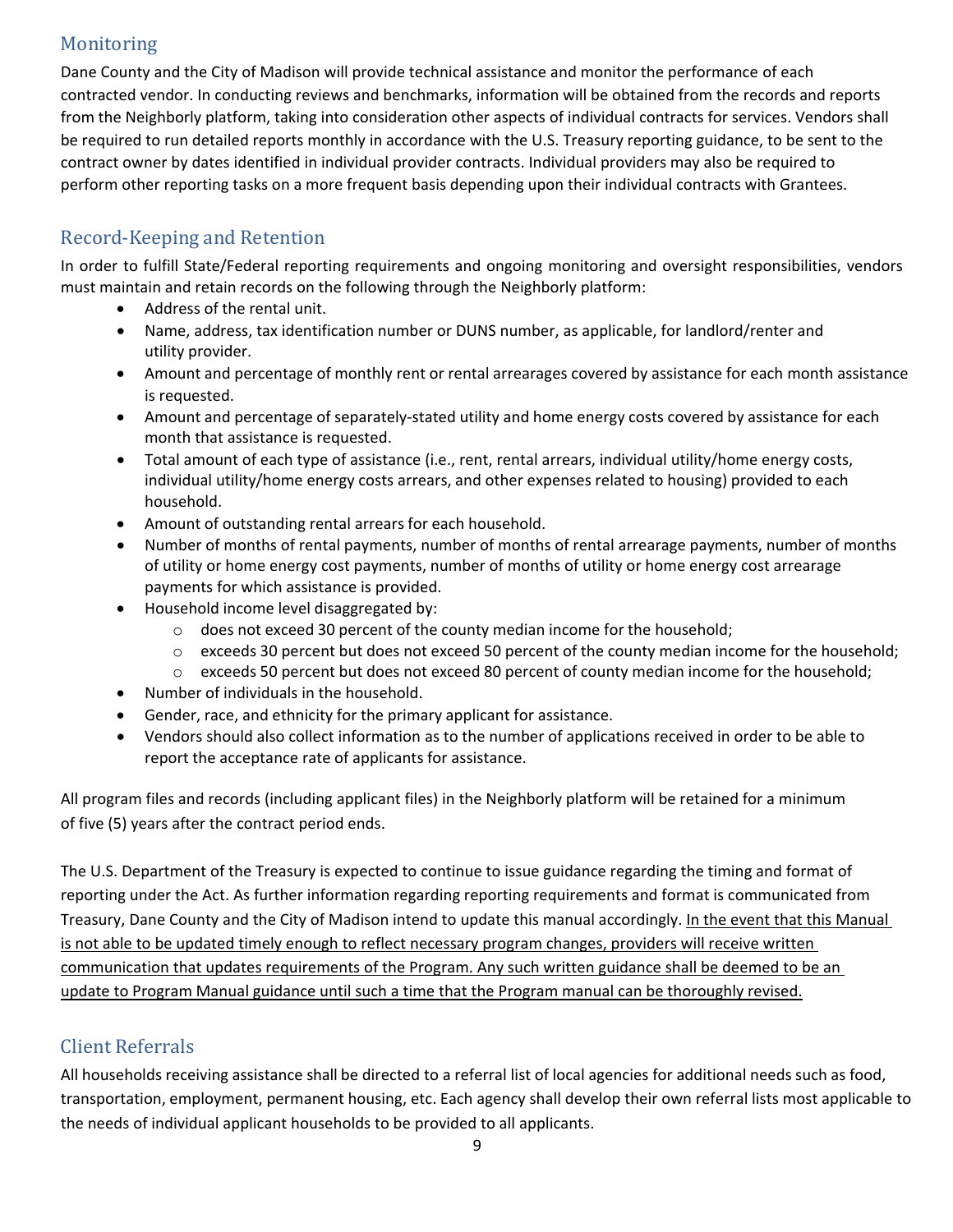# Chapter 3: Program Requirements Eligible Assistance Activities

Eligible forms of assistance include the following:

- Up to 18 months of total rental arrearages and/or rental assistance (if ERA2 or combined ERA1/2, as ERA1 has a limit of 15 months). Forward rent and security deposits may be applied toward total months assistance in accordance with forward rent criteria in Chapter 5. No payments may be made for a period totaling more than 18 months of assistance with combined ERA1 and ERA2 funding. The full 18 months of assistance allowable under this Program consists of:
	- $\circ$  18 months of assistance per combination of rental unit and household composition
	- $\circ$  Assistance provided in any month is considered any assistance provided regardless of the dollar amount or combination of assistance requested.
- Payment of existing housing related arrears that could result in eviction of the eligible household are allowable to stabilize housing. This includes applicable fees such as, but not limited to, late fees, pet fees, on‐site storage fees, parking fees, and court or other eviction‐related fees as necessary to maintain such stability. Once a household's rental arrears are reduced, vendors may certify future assistance for up to three months at a time based on the Dane CORE 2.0 forward rent criteria in Chapter 5. Recertification of the household's income eligibility is necessary after three months and every three months thereafter, and must be documented in system notes. Annual Tax Filings do not need to be re‐certified to determine income eligibility for this program. All other forms of income eligibility must be recertified quarterly.
	- o All applicant households at imminent risk of eviction will receive Program assistance administered through the Tenant Resource Center. This consists of applicants who:
		- Any defendant who has retained legal services
		- Any defendant who attends an initial court appearance
		- Any defendant who reopens their case after receiving default judgement
		- Any defendant who engages in Eviction Diversion and Defense Partnership (EDDP) and has their case dismissed prior to initial court appearance
	- Applicant households at-risk of eviction, but not imminent eviction (i.e. have not received an official court filing) will be prioritized using the criteria outlined in Chapter 5.
- Utility, housing energy payments, and arrearages including electricity, water, internet, natural gas and bulk fuel.
	- o Telecommunication services (telephone, cable) are not considered to be utilities.
		- Reasonable procedures must be utilized to determine the Internet portion of any bundled bill.
			- For purposes of this Program, reasonable procedures are determined to be:
				- The verified internet charge as listed in its own line item on the monthly bill.
				- If a bill with separate line items for bundled services is unavailable, a proportionate division of covered services (internet) divided by total services (e.g. cable, telephone, etc.) will be allowed to determine appropriate payment amount.
				- For example, if an applicant receives a bundled service consisting of Internet, Phone, and Cable, the applicable utility arrears payment will be for 1/3 of the total outstanding bill.
					- It is not necessary for vendors to request itemized bills if one is not uploaded into the system at time of application.
	- $\circ$  Sewer and trash arrears are eligible costs if paid by tenant and arrearages are documented by a bill from the service provider.
	- o All utilities paid by the landlord within the rental contract are understood to be a part of rental arrears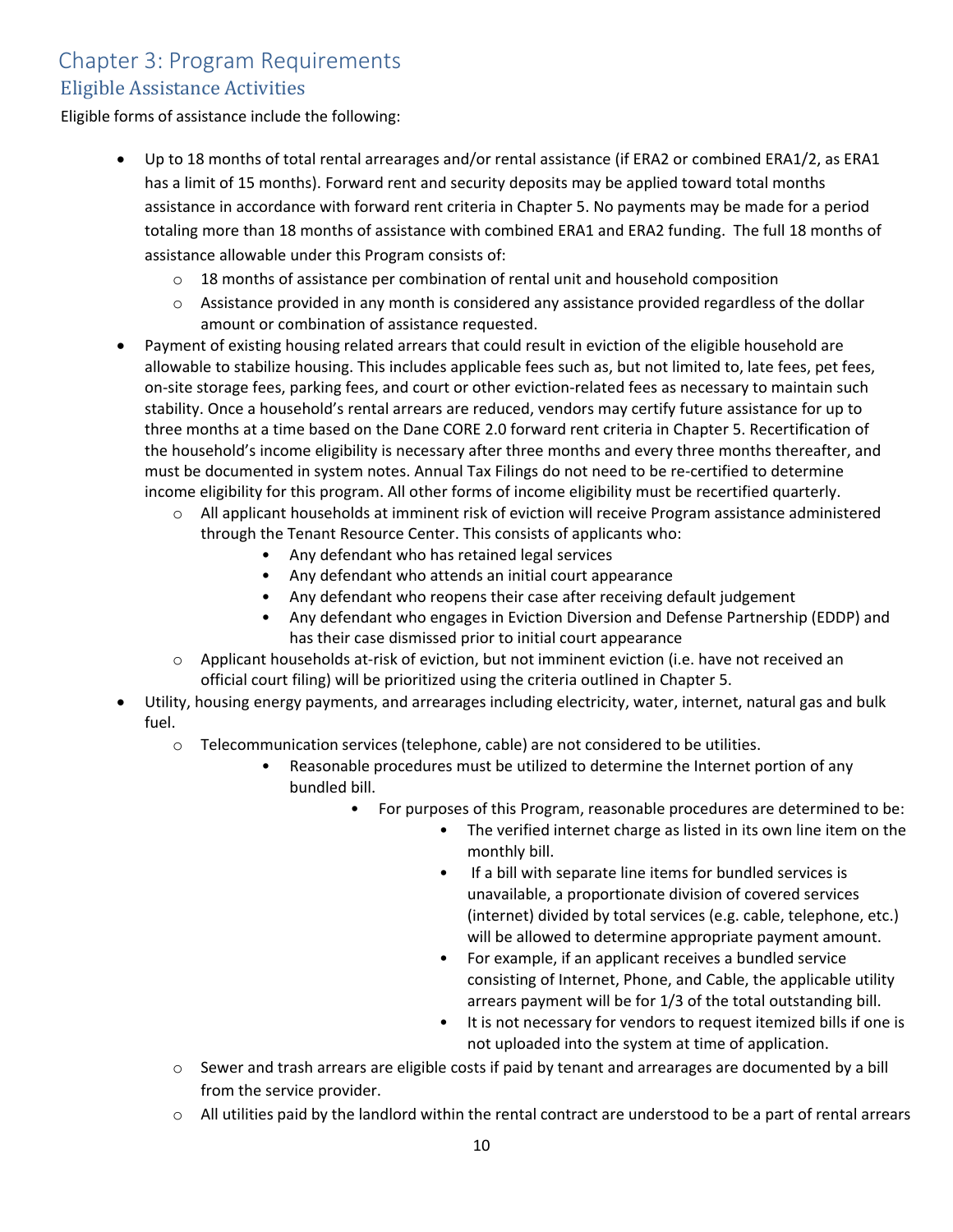per the lease agreement.

- Other expenses related to housing:
	- o Assessed late fees on monthly past‐due rental payments.
	- $\circ$  Lot rent arrearages and lot rent assistance in the case that the Program applicant owns the housing unit in which they reside, but is a lessee of the land on which the unit is physically located.
	- o Security deposits, not to exceed the equivalent of one months' rent, or other verified amount consistent with charged security deposit on an equivalent housing unit under the same management.
	- o Qualified payments under rent‐to‐own contracts, including for manufactured homes.
- Provision of or referral for housing stability services.
- Assistance may be provided for any arrears that have accrued since March 13,2020, including payment of rental arrears for any unit of housing of which the applicant is no longer a tenant.
- Funding will be provided by vendors to applicant households on a first come, first served basis in accordance with priorities and preferences listed in this manual, individual vendor contracts, and/or US Treasury guidance.

#### Internet and Water Policies

#### **Payment of Internet Bills**

- Internet charges are allowable arrear payments under the Consolidated Appropriations Act, 2021 and the American Rescue Plan Act of 2021.
- Applicants will be required to provide proof of internet cost (or total bundle cost) via submittal of a bill from their internet provider.
- The vendor will ensure the bill/documentation of the internet charge is uploaded to the Neighborly platform with all other documentation before issuing any payment.
- In circumstances where the monthly internet charge is bundled, vendors shall use reasonable procedures to determine proportional cost. Current and past internet charges may be paid back to March 2020, but not more than 18 months in total with combined ERA1 and ERA2 funding.
- Reasonable procedures shall be utilized to determine the Internet portion of any bundled bill
	- For purposes of this Program, reasonable procedures are determined to be:
		- The verified internet charge as listed in its own line item on the monthly bill.
		- If a bill with separate line items for bundled services is unavailable, a proportionate division of covered services (internet) divided by total services (e.g. cable, telephone, etc.) will be allowed to determine appropriate payment amount.
		- For example, if an applicant receives a bundled service consisting of Internet, Phone, and Cable, the applicable utility arrears payment will be for 1/3 of the total outstanding bill.
- Payment to be made directly to the utility provider.

#### **Payment of Water, Sewer and Trash Bills**

- Water, sewer, and trash bill charges are allowable costs as utilities under the program.
- Applicants will be required to provide proof of related charges via submittal of a bill from the utility provider.
- The vendor will upload the relevant bill to the Neighborly platform.
- Payments for water, sewer and trash can be paid as a "one‐time" amount for arrears and shall be counted as only one month of assistance. This policy is based on the fact that many municipal and contracted utility providers do not have the capacity to break down arrearages on accounts.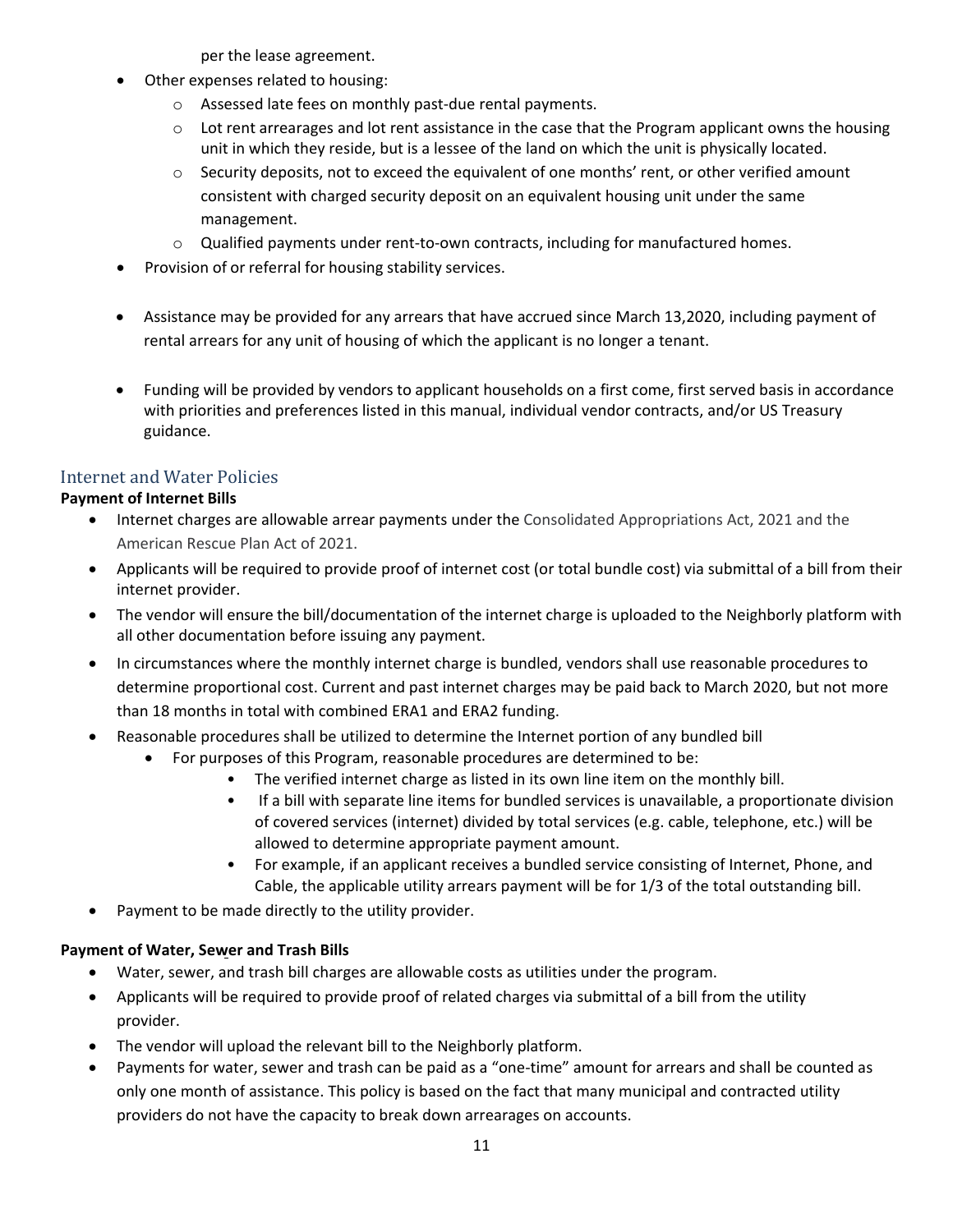- If the water bill has been added to the landlord's property tax bill, the utility may still be payable under this Program, as non‐payment of rent.
- Payment is generated to the utility provider.

# Determining Months of Total Assistance

Under this Program, total months of assistance will be calculated in aggregate number of months for which assistance is provided, regardless of the types or combinations of assistance categories provided in any given month. If multiple types of assistance are provided in a given month, this shall only constitute one total month of assistance, no matter the dollar amount of funding provided. Months of assistance will be calculated as all eligible payments in a given month constituting one month of assistance, with a cumulative cap of 18 months under Treasury guidelines. There is no financial cap related to eligible assistance is this Program.

Each provider has been granted access to a spreadsheet detailing the number of previous months of assistance provided under the original iteration of this Program. The method for determining total months of assistance has been redefined by ERA Guidance, all months contained in the previous‐payment spreadsheet shall be rounded up to the nearest whole month to reduce the risk of funding households over the statutory period of Program eligibility.

# General Utility Policies for Determining Months of Total Assistance

Under Treasury guidance for determining reasonable procedures in absence of data‐sharing agreements with utility providers and increased burden on the applicant, this Program has made the following determination, that any arrearages under the utility assistance area shall be considered owed during the of months rental assistance arrearages. If arrearages are not separated by month in invoicing and reporting, Dane CORE has determined that any arrearages in this category are likely to be incurred over the same period of time for which rental assistance was provided.

This policy applies to all utilities requested with invoice provided that does not have a monthly breakdown of incurred charges, regardless of whether the same utility provider has provided a monthly breakdown for other cases in the system. It is our hope that these reasonable procedures as allowed under Treasury regulation will simplify the process (i.e. taking out the need to dedicate staff/administrative time to finding individual property averages), while also allowing residents to receive assistance that is both needed and overdue.

Any utilities that are bundled (e.g. internet) must still be reasonably and proportionately divided under this policy. For example, any lump-sum invoice for internet, cable, and telephone shall be paid as 1/3 of total invoice to account for the internet portion of the utility bill. If only internet and cable, the amount shall be ½. Provider does not need to contact any utility agency for a proportional breakdown of actual costs if one is not initially provided, which remains consistent with the current bundled utility policy.

For purposes of entering the utility payment into Neighborly, providers shall enter the entire payable portion of the invoice into one month of assistance. It is assumed that all balances for utility services are incurred during the same months of buildup of rental arrearages, so separation is not needed to make a total months of assistance determination with the way Neighborly is configured.

# Client Eligibility

Eligible households for assistance under this agreement include the following:

- The applicant is 18 years of age or older *and/or* a lessee
	- Any lessee under the age of 18 at time of application is considered to be an eligible applicant meeting all requirements for potential funding under this Program, regardless of the legal standing of rental contract or emancipated status.
- The applicant holds *and/or* previously held a lease agreement in Dane County.
	- At least one or more individuals in the household meets the following criteria: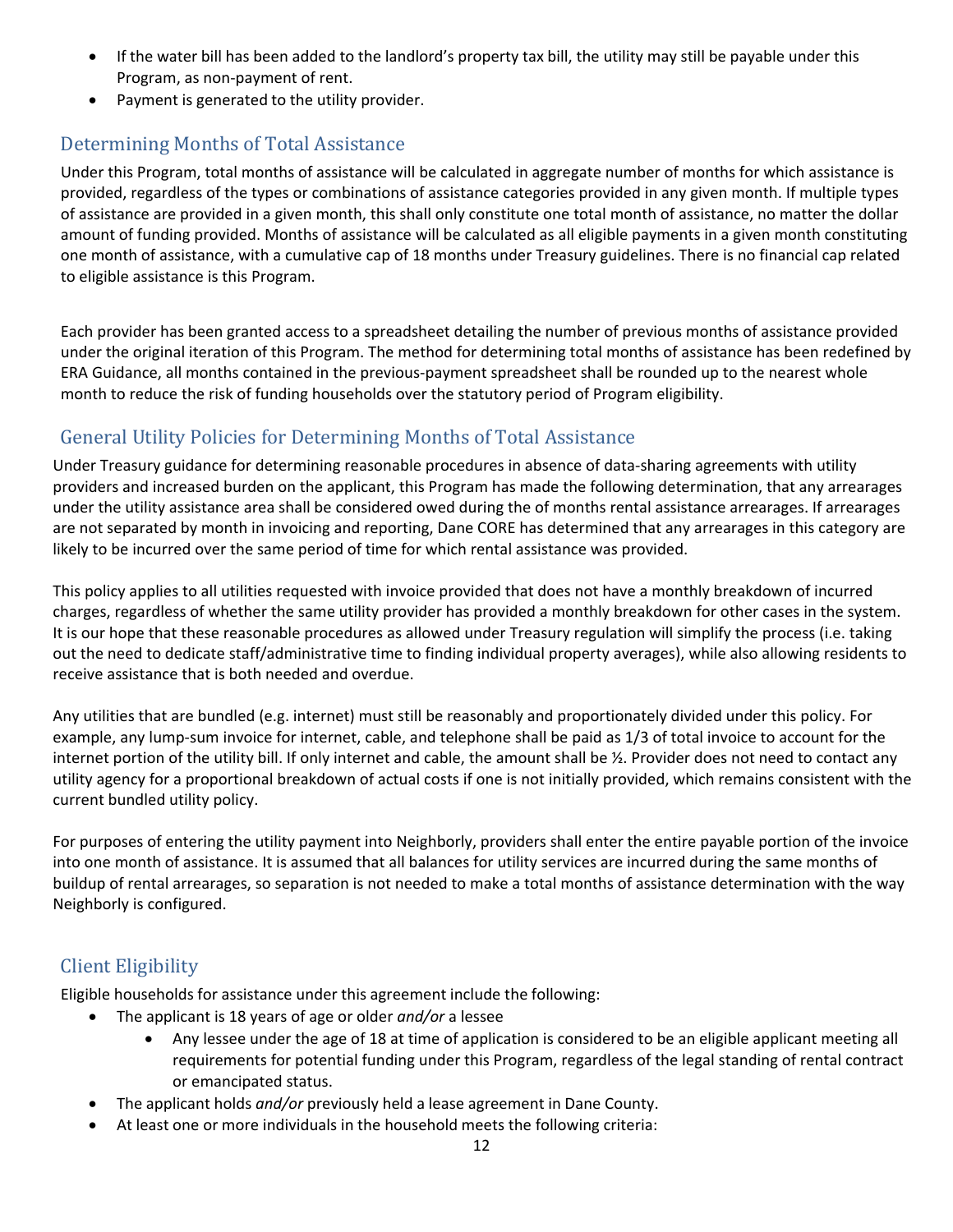- ERA 1:
- One or more individuals within the household has qualified for unemployment benefits or experienced a reduction in household income, incurred significant costs, or experienced other financial hardship due, **directly or indirectly**, to the COVID‐19 outbreak,
- One or more individuals within the household can demonstrate a risk of experiencing homelessness or housing instability under the Qualifications of the Program, demonstrated by Program eligibility; and
- The household has a household income at or below 80% of area median income.

ERA 2:

- One or more individuals within the household has qualified for unemployment benefits or experienced a reduction in household income, incurred significant costs, or experienced other financial **hardship during or due, directly or indirectly, to the coronavirus pandemic**;
- One or more individuals within the household can demonstrate a risk of experiencing homelessness or housing instability under the At‐Risk Qualifications of the Program; and
- The household is a low-income family (as such term is defined in section 3(b) of the United States Housing Act of1937 (42 U.S.C. 1437a(b)).

The vendor is permitted to rely on a self-attestation submitted and electronically signed by the applicant, including selfattestation of income. The self‐attestation of income for all household members in Step D of the Neighborly application is sufficient for purposes of income determination, and no additional forms are required to determine Program eligibility. Under this Program, household is determined to be interpreted as all members who have signed the lease, as all lessees are jointly liable for rental payments. If a former household member is listed on the lease, and the lease has not been amended, providers must obtain verification that the lessee no longer residing in the household resides at a different address. Verification can include utility bills, a new lease, voter registration, or other official documents that match the former lessee with a new residential address.

Verification of Program eligibility criteria is required in order to qualify for forward rent and/or security deposit payments if qualifying due to eviction filing, non-renewal of lease agreement, or on unemployment benefits. Self-attestation of income is allowable to qualify for future rent and/or security deposit payments provided the applicant remains under the 50% AMI threshold. Documentation of cash income from a caseworker or other service provider is acceptable to meet Program criteria.

- An eligible household that occupies a federally subsidized residential or mixed-use property may receive Dane CORE 2.0 funding, provided that funds are not applied to costs that have been or will be reimbursed under any other federal assistance. Any such assistance should be verified through a Housing Assistance Payment (HAP) Contract or similar document and detailed ledger.
- If an eligible household receives a monthly federal subsidy (e.g., a Housing Choice Voucher, Public Housing, Project‐Based Rental Assistance, or Tenant‐Based Rental Assistance) and the tenant rent is adjusted according to changes in income, the renter may receive assistance for the tenant‐owned portion of rent or utilities that are not subsidized. In calculating months of assistance, the new maximum allowable payment may be the sum of months on the old payment standard and any updated payment standard as verified through HAP Contract or similar document or ledger.
	- For HCV HAP contracts, the landlord should have documented tenant rental payments. These can change through reexamination, and either Landlord or Tenant application would require documentation of the new payment amounts from the PHA if re‐examination occurs in the middle of a HAP contract.

For other subsidy payments, and for all forward rent payments, providers shall use the average of the previous 2‐months of tenant payment to determine tenant portion of future rent payments. This may be common with tenants for whom re-examination occurs on a more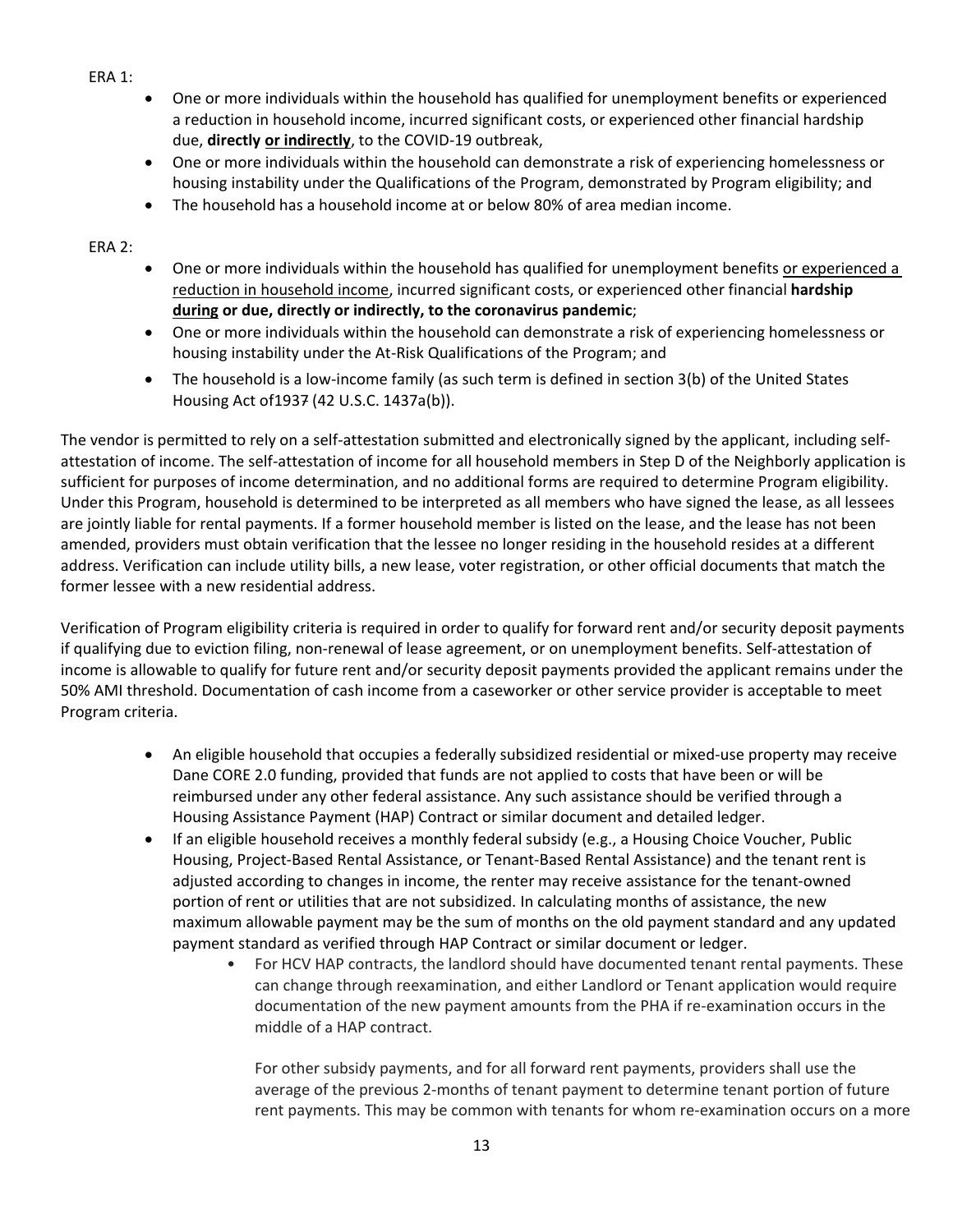frequent basis.

If the PHA has documentation that the rental subsidy was sent on behalf of the tenant, verification of this subsidy is sufficient to approve for funding. All PHA payments in Dane County are sent to the Landlord via direct deposit, so there should be clear record of funds being disbursed and received.

• Landlords shall upload the HAP contract as an additional document within the Landlord application. Line 7 of the HAP contract lists the assistance payment, which the provider shall use to determine tenant payment. Rent ledgers submitted by the landlord should detail sources of payment from and on behalf of tenants, and will generally be listed as housing assistance payment vs. tenant payment.

Providers shall double check against the lease agreement for the contracted rent amount to verify all contracts. If there is a question of potential fraud (e.g. extremely high contracted rent), cross‐check against Fair Market Rent standards.

- If a household receives rental assistance other than through the Program, Program assistance may only be used to pay for costs, such as the tenant‐paid portion of rent and utility costs, that are not paid for by the other rental assistance. Pursuant to section 501(k)(3)(B) of Subdivision N of the Act and 2 CFR 200.403, when providing assistance under this program, the vendor must review the household's income and sources of assistance to confirm that Dane CORE 2.0 Emergency Rental Assistance does not duplicate any other assistance, including federal, state, and local assistance provided for the same costs. Review of a landlord‐uploaded HAP Contract shall meet all terms as outlined.
- The statute provides that vendors may determine income eligibility by reference to either (i) household total income for calendar year 2020 or (ii) sufficient confirmation of the household's monthly income at the time of application, as determined by the Secretary of the Treasury (Secretary).
	- For purposes of this Program, current applicant participation in other programs administered by the State or Federal government with the purpose of assisting low‐income individuals and households may be utilized as income verification (e.g. SNAP, Medicaid, etc.). Verification of Program enrollment is required to be documented within the Neighborly platform.
	- If determination letters from individual assistance programs are not available, vendors may use self‐attestation to qualify the household.
	- Monthly income shall be determined to be either 30‐day proof of income or two subsequent paystubs, which may total 28‐days, but are considered to be a full 30‐day proof of income under this Program.
- Rental payments or payments under a rent-to-own contract for either the manufactured home or the parcel of land the manufactured home occupies are eligible for financial assistance under ERA programs. Households renting manufactured housing or the parcel of land the manufactured home occupies may also receive assistance for utilities and other expenses related to housing.

With respect to each household applying for assistance, vendors may choose between using the definition of "annual income" as provided by HUD in 24 CFR 5.609 or using adjusted gross income as defined for purposes of reporting under Internal Revenue Service (IRS) Form 1040 series for individual Federal annual income tax purposes.

For determining annual income, vendors should obtain at the time of application source documents evidencing annual income (e.g., wage statement, interest statement, unemployment compensation statement), or a copy of Form 1040 as filed with the IRS for the household. For determining monthly income, grantees must obtain income source documentation, as listed above, for one month prior to the submission of the application for assistance. If an applicant qualifies based on monthly income, the vendor must recertify after three months and it must be documented in system notes. No additional application is required.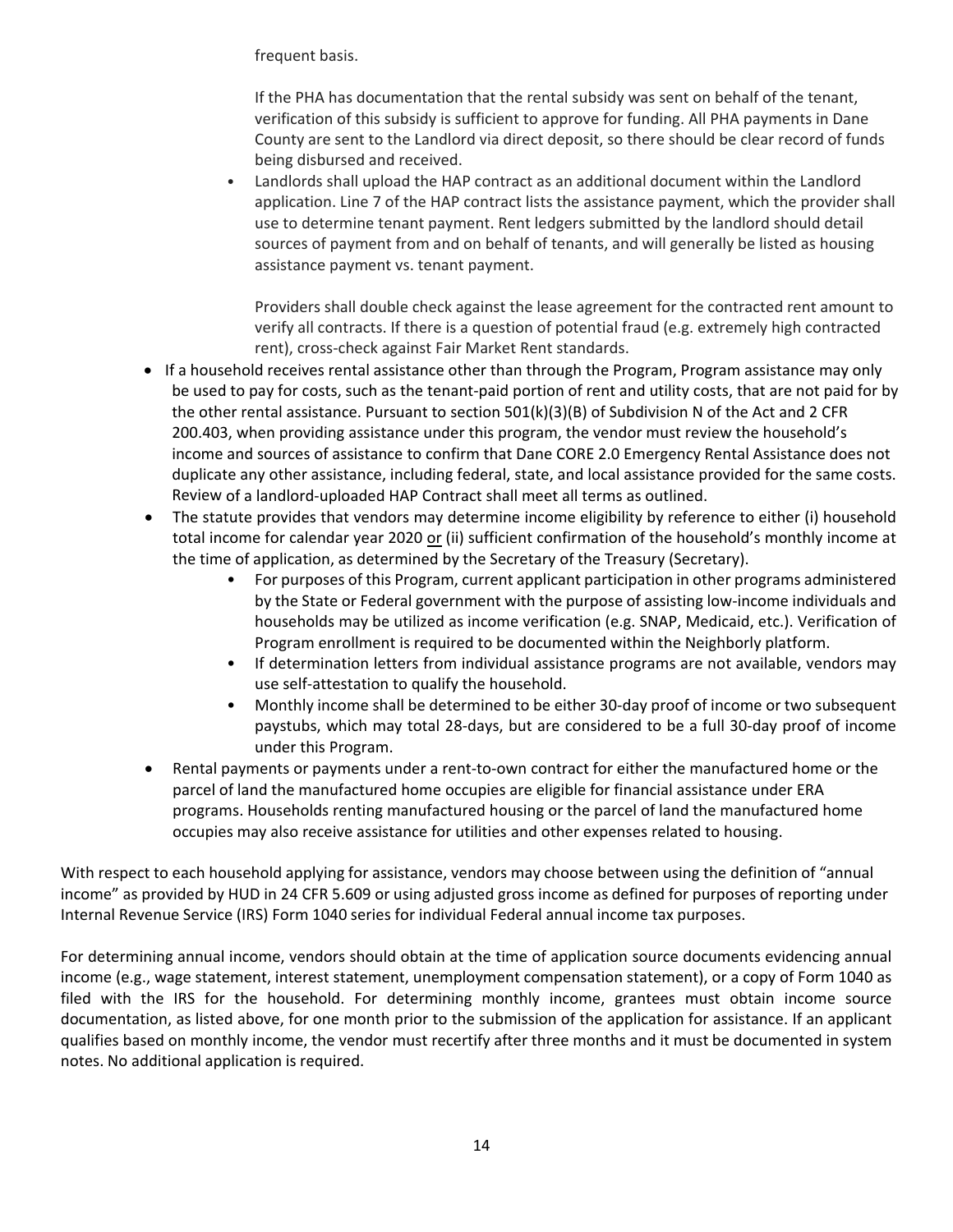# Application Processing (see Chapter 5)

Applications will be processed according to procedures outlined in this Manual through the Neighborly platform and will, in general, be based on self‐attestation, prior one‐month income guidelines and income verification, or verified Tax Filings.

● One-month income guidelines are calculated as 1/12<sup>th</sup> of the current HUD 2021 FY Income Limits adjusted for household size for Dane County. These income limits are integrated into the neighborly platform and listed at https://www.huduser.gov/portal/datasets/il/il2021/select\_Geography.odn. The one-month income documentation used for verification shall be uploaded to the Neighborly system. If the applicant or applicant household has no income or negative income, an income self-attestation will serve as sufficient verification of of no income, for which providers may use Step D in the Neighborly application for determination. For purposes of determining income, two consecutive paystubs covering a period of at least 28 days shall be sufficient for determining the amount of monthly income.

# Direct Payment to Landlord

When making payments directly to a landlord, documents must be completed entirely and uploaded to theNeighborly platform along with appropriate notes made describing case details. The following process should be followed by vendors (detailed in the Neighborly platform review steps):

- Review the applicant's current income.
- Upload income eligibility documentation into Neighborly.
- Add any pertinent information and notes in the Neighborly platform.
- When submitting payments to landlord on behalf on any tenant, individual payments must be made for a single tenant/housing unit, and may not be submitted as a "bulk" payment for all tenants/units for that property.

Required documents for landlords include rent ledger, lease agreement, and W9.

# Direct Payment to Tenant

When making payments directly to a tenant, documents must be reviewed entirely and uploaded to the Neighborly platform along with appropriate notes describing application details. The following process should be followed by the vendor (detailed in the Neighborly platform review steps):

- Review the client's current income.
- State in the notes how the income eligibility was calculated (last month's income or 2020 W‐2 tax form/Tax Filing, or Certification of No Income).
- Add all pertinent information and any applicable notes into the Neighborly platform.

Direct payments to tenant are allowable when the landlord indicates that they will not participate in the Program, or are non‐responsive to outreach attempts. Outreach attempts must be initiated and tracked by the Program vendor. Notification of landlord non‐participation by the tenant is not acceptable documentation for purposes of payment to tenant. Outreach attempts must be made to attempt to engage the landlord to participate in the Program, and must consist of, at minimum, the requirements listed in Treasury FAQ 12 for ERA 1. These requirements are mandatory for the Program, no matter the source of funding being utilized. Such outreach must include one of the following:

- Request for participation sent in writing via mail with no response within seven calendar days
- At least three attempts by phone, email, or text within five calendar days
- The landlord certifies in writing they will not participate in the Program

If at least one of the above criteria are met, payment may be sent to tenant, payable to landlord, without a landlord W9. As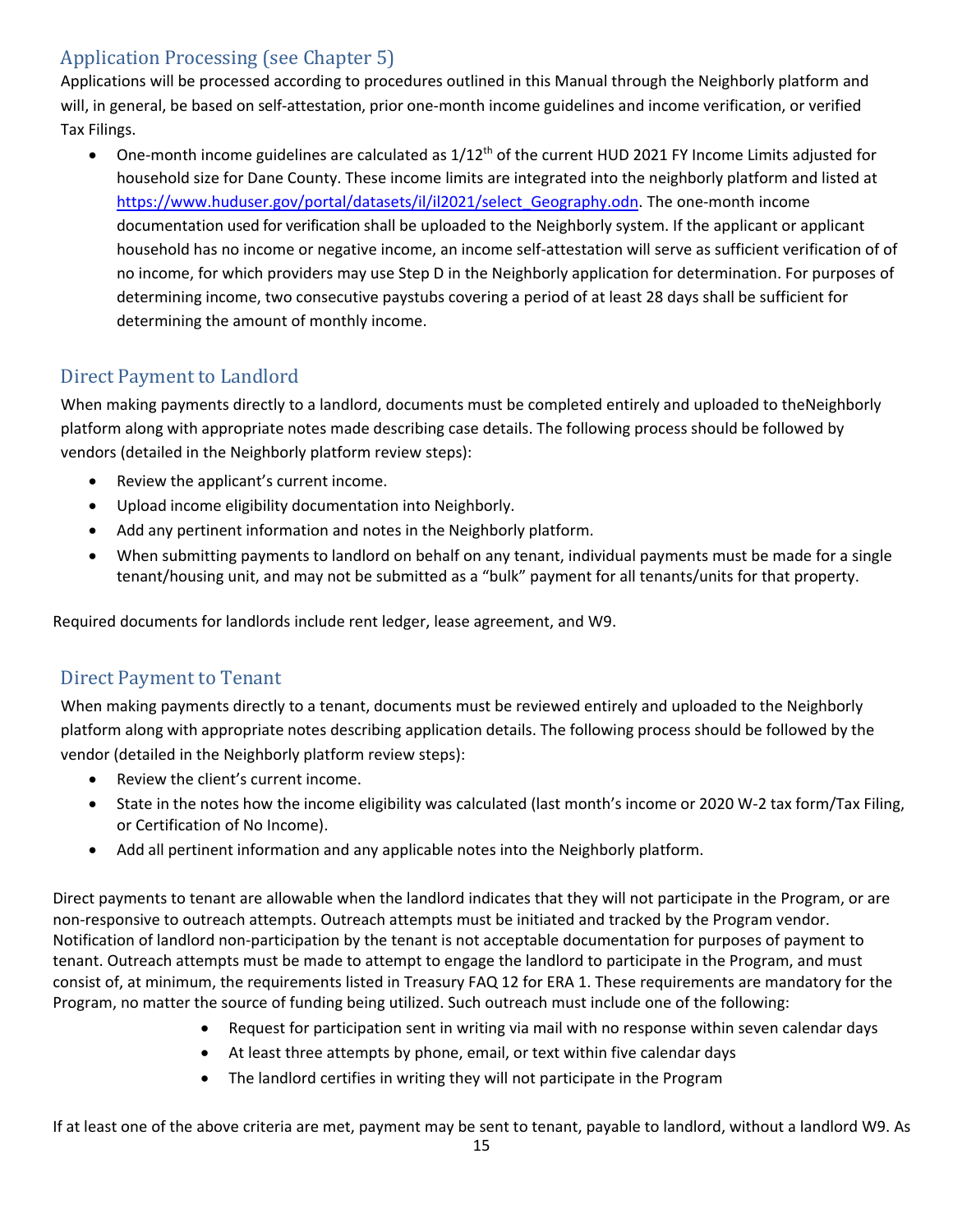ERA payments are explicitly determined to not be considered income earned by the tenant through legislation, a tenant W9 is not required by the Program. The amount of assistance provided directly to the tenant may include all tenantindicated rental arrears without a rent ledger. Utility arrears must still be paid to the utility provider. A valid, signed lease agreement is preferred, though payment is allowable as long as there is documentation of lease, ledger, or other sufficient means of determining tenancy as allowed by Grantees (for instance, record of rental payments that verify tenancy). Any payment sent on behalf of a verbal lease must confirm rental amount, whether verbally to the provider or in writing, or as a component of the rental assistance request in the initial application. When notifying the tenant that their application is approved, as well as when sending the check, providers must include the language similar to the following:

 $\circ$  This payment is for past owed rent. You must give this check to your landlord directly as compensation to meet your obligations to pay your rental balance. If your landlord does not accept this check as payment, and chooses to move forward with eviction, please contact the Tenant Resource Center at (608) 257-0006 ex 7. Though your landlord is not obligated to accept this check in fulfillment of your contracted rental payments, the fact that you presented your landlord with this check can be used as an affirmative defense *in eviction court. Please document the date on which you present this check to your landlord.* 

If your landlord does not accept this payment and chooses to non-renew your lease without filing for eviction, please contact the Dane CORE 2.0 main line at (608) 299-4128. If you provide proof of nonrenewal, the CORE 2.0 program can assist you with security deposit and forward rent for a new rental unit.

#### Required Documents

When reviewing applications under this Program, the following documents are required if all parties are participating in the Program:

#### **Required Documents (Landlord):**

- Rent Statement / Rent Ledger
	- At minimum, a rent ledger or rent statement must clearly identify the total amount of back-owed rent for each individual monthly period.
	- Late fees, damages, pet fees, landlord-reimbursed utility fees, or any other qualifying monthly payment must be recorded for the period of the individual month as a separate line item from contract rent.
	- Any partial payments of monthly contract rent must be included as part of the rent statement/ledger uploaded within the landlord application. This can be noted as a reduction of back‐owed contract rent (a smaller amount owed than listed in rental agreement).
	- Rent assistance can be provided for any month for which rent is owed, dating back to a \$0.00 account balance or 3/12/2020.
- Rental Agreement
	- It is primarily the landlord's responsibility to upload the rental/lease agreement.
	- Lease agreements must be signed by both parties to be considered a valid lease under this program.
	- Lapsed leases are considered acceptable documentation (in cases where the written rental agreement transitioned to periodic tenancy).
		- Signed letter
		- Signed lease extension
		- Documentation from landlord that both parties have agreed to a lease extension with a specific move out date
		- Any other documentation acceptable to Grantee, including tenant proof of prior rental payments
	- Verbal lease agreements are considered to be valid leases under this program. At minimum, this must be verified by a sufficient means of determining tenancy as determined by Grantee.
		- If entered amount of contract or back-owed rent does not match between tenant and landlord applications, application reviewers may receive written or verbal confirmation of agreed-upon lease amount from both parties, and should otherwise approve funding for the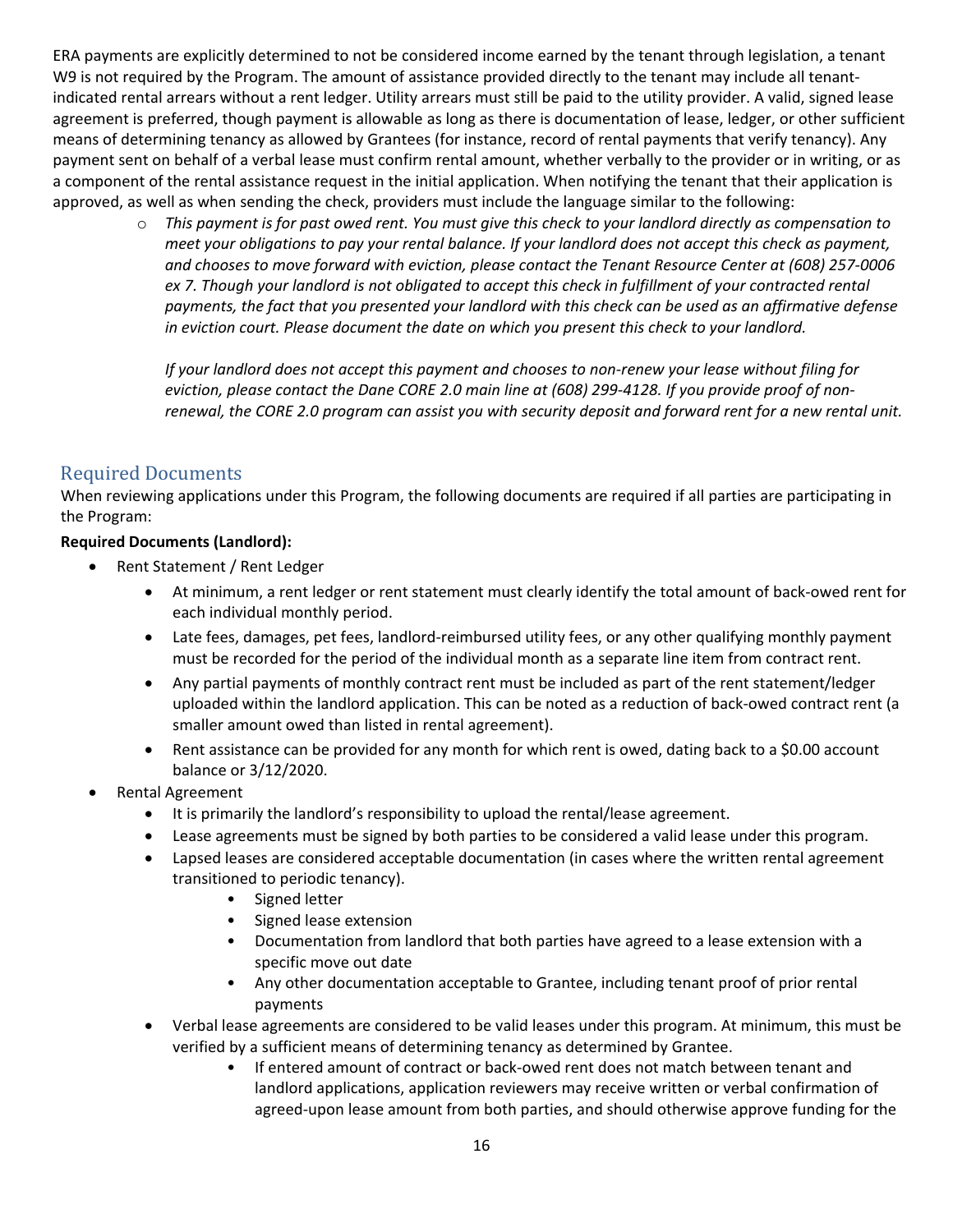lower-amount unless sufficient confirmation of increased amount is received. This information should be documented in the audit log within Neighborly.

- If there are other inconsistencies, providers shall send to Grantee for determination under the non‐compliant application policy.
- No payments may be made for a term of a lease agreement that is in violation of law or local ordinance. For example, no payments may be made under this program for extermination fees within the City of Madison, payments for mold removal/remediation, etc.
	- If you are unsure whether a fee being charged as a line item within the rent ledger is a valid fee (fee that is allowed to be passed on to the tenant), attempt to verify through the Tenant Resource Center's Know Your Rights page: https://www.tenantresourcecenter.org/know\_your\_rights
- No payments may be made for late fees or any other fess that are not explicitly stated as allowable within the signed and uploaded lease agreement or allowable under law
- IRS Form W9
	- The Landlord W9 is used to verify ownership. This document must be fully completed and signed, including EIN or Social Security Number.
	- It is best practice for W9 documents must be verified on the WI Department of Financial Institutions website: https://www.wdfi.org/apps/CorpSearch/Search.aspx
	- While a W9 form is listed as a requirement of landlords under this Program, there may be no way to complete this requirement if landlord non‐responsive or opts‐out of the Program. For purpose of Direct to Tenant payments, W9s are not required documents, and Grantees anticipate that Providers shall send eligible payments without a W9 under policies directed in this manual.
	- Under this Program, W9s will be considered to be valid from time of upload until expiration of the Program. W9s dated within any timeframe will be considered acceptable per Program standards.
- Supporting Documentation as required for verification of funding amounts, including documentation of equivalent security deposit charge to other units in case of security deposit payment.
- Landlord Attestation
	- Completed as a component of the application, all landlords receiving funding through this Program must certify that they will not take any eviction action against the tenant within 30 days of receipt of payment

#### **Required Documents (Tenant):**

- Income Attestation (Documentation of Income, Benefits, or Self‐Attestation)
	- There are multiple options for tenants to verify household income through the Neighborly platform. As a component of the application process, tenants also self‐attest that the income entered into the application is true and valid. This is considered under purposes of this program to be a valid form of self‐ attestation of household income under the F.A.Q.s set forth by the U.S. Department of Treasury.
		- As this is deemed a valid verification of income for purposes of the program, vendors may at their own discretion certify applicants as qualifying households based solely on this attestation (Step D), even if other income documentation submitted as part of the application.
	- Annual Income Verification
		- If applicant is using IRS Form 1040 for annual income verification, gross income shall be used to determine program eligibility (1040 Line 11 – Annual Gross Income).
		- It is at the discretion of the provider whether to require that this form be submitted to the IRS. The form itself qualifies an applicant household for Program eligibility.
			- If the vendor determines it is prudent for their reviewers to verify submission of the 1040 to the IRS within the program, the application reviewer may verify form submittal via the IRS lookup tool:

https://sa.www4.irs.gov/irfof/lang/en/irfofgetstatus.jsp

- Census Tract Eligibility
	- Census Tract Eligibility will not be used as a component determination of eligibility in this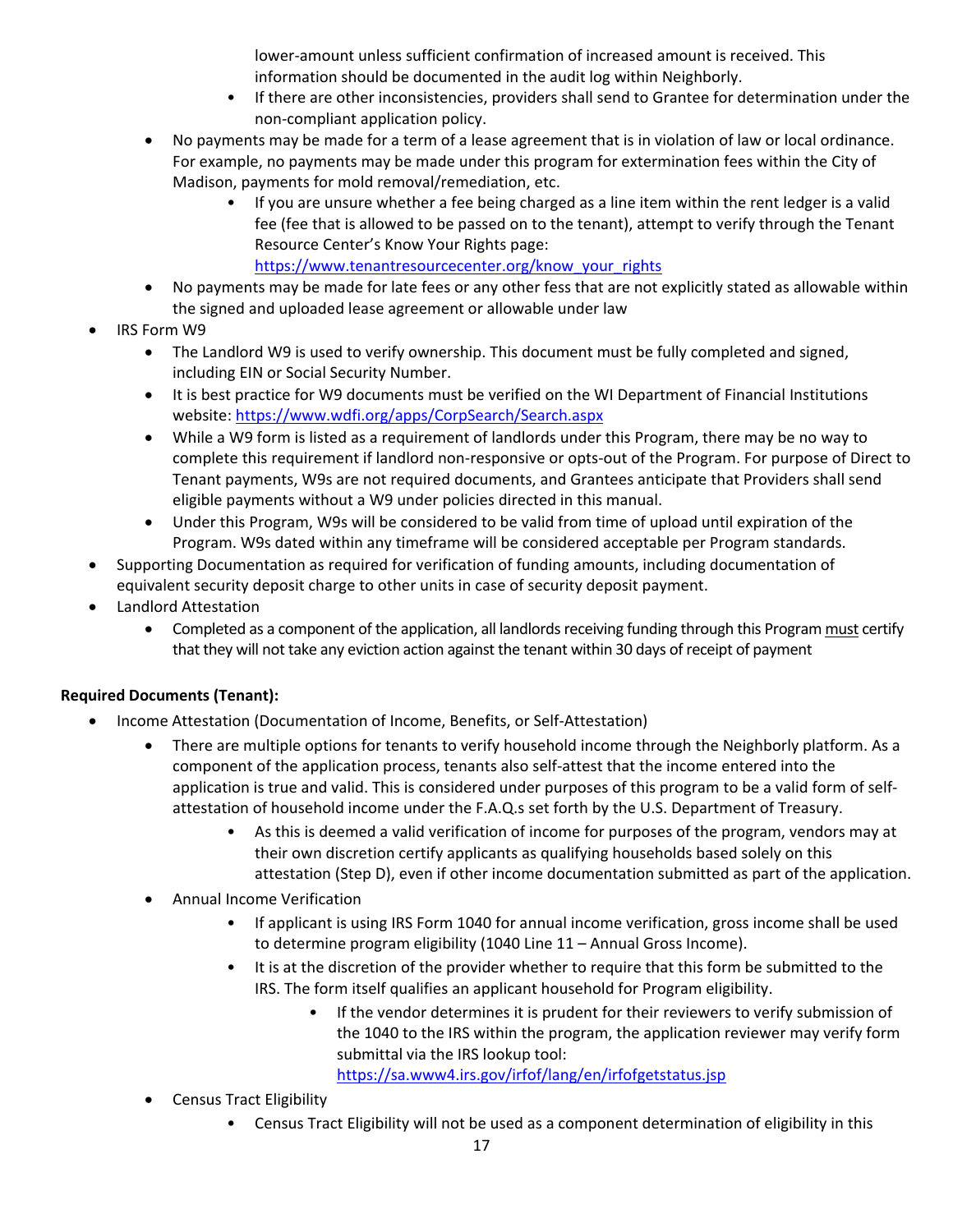Program. Applicant self‐attestation of income shall be used to determine eligibility at the household level.

- Wage Verification
	- If submitting verification of income through pay stubs, the pay stubs must cumulatively cover a period of at least 28 consecutive days.
	- When extrapolating income from wage documents to determine AMI and household eligibility, gross income should be used to remain consistent with Federal income guidelines.
	- The name of the applicant (or other known name of the applicant as provided by the applicant) must be visible on wage statements to be able to certify income.
	- Photographs of bank statements will be considered valid forms of income documentation for purposes of this program if the name of the account holder matches the name of the applicant (or other known name of the applicant), and the deposits used for verification purposes are at least two (2) consecutive direct‐deposit transfers from the stated employer.
- Verification through participation in other Assistance Programs
	- Proof of participation in any local, State, or Federal income-qualified assistance program may be used as verification of program eligibility. Proof of participation includes any statement, letter, or other proof of participation from the past 180 day period of possible enrollment in the assistance program.
	- If the submitted document (proof of participation) does not include the income of the household to determine program eligibility, the reviewer must use self‐attestation or additional verification of income documents to determine the AMI of the household for reporting purposes.
	- The submitted documentation/proof of participation must at minimum be dated within the past 180 days and contain the name of the primary applicant or household member on the application for assistance.
	- Common other assistance programs that double as income qualification for this program include:
		- Supplemental Nutrition Assistance Program/Foodshare
		- Medicaid
		- Temporary Assistance for Needy Families
		- Unemployment insurance benefits
		- Public Housing/Housing Choice Voucher/any direct rental subsidy program
- Utility/Internet Statement (if requesting utility/internet assistance)
	- Statements must include account number and service address

#### **Optional Documents Pending Case Information:**

- Landlord Refusal to Participate
	- Documented in writing, verbally to provider, or non‐response as determined in Treasury guidelines for outreach. Documentation by provider in Neighborly is sufficient to for landlord refusal to participate.
		- It is expected that if landlords refuse to participate or are non-responsive to outreach attempts that not all documentation will be available to providers in processing. Providers shall follow the Direct to Tenant payment policy in order to provide assistance without landlord documents.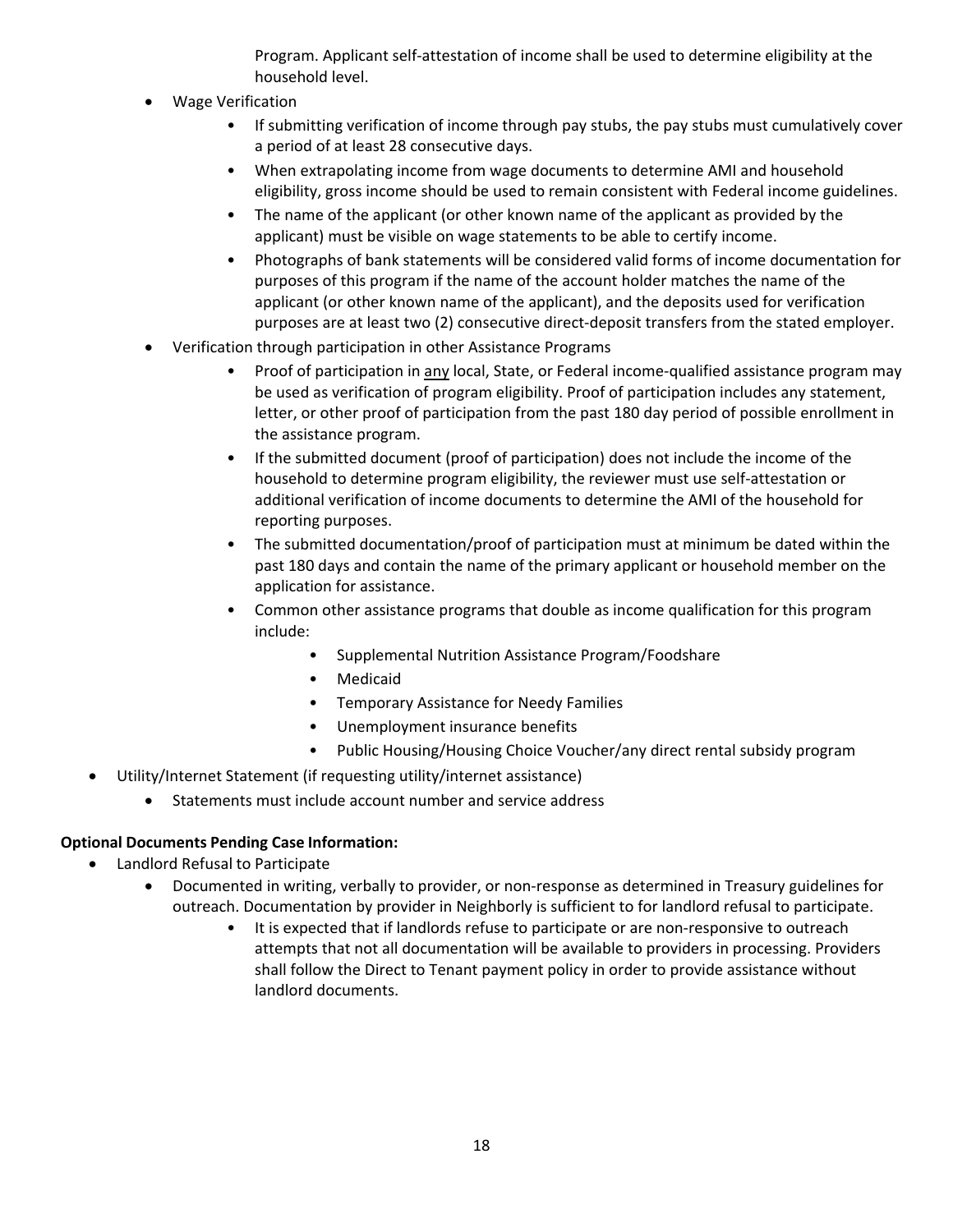# Re-certification and Requesting Additional Assistance

#### **Requests for Assistance Exceeding the First Three Months of Current/Prospective Assistance**

If a tenant requests any additional assistance beyond the first three months of current/prospective assistance already approved, they must be re‐certified for eligibility if using one‐month income certification, unless income was verified using a 1040 annual certification. Total assistance cannot exceed 15 months (ERA1). An additional three months will be available under ERA2 funding. The request must include:

- Evidence of additional expenses accrued since prior disbursement (months of rent, utilities, etc.), which may include attesting to the inability to pay future (forward) rent
- If the original application demonstrated income eligibility by submitting evidence of the household's monthly income, the household will again need to demonstrate income eligibility by submitting evidence of the household's current one‐month income. This includes additional eligibility through self‐attestation, census tract location, or any other method of income documentation.
- If the original application demonstrated income eligibility through categorical eligibility or submitting evidence of annual income, no additional income documentation will be required upon re‐application.

#### **Documentation Needed for Assistance Exceeding the First Three Months of Current/Prospective Assistance**

When re-certifying a client for eligibility, the recertification may utilize any of the available methods for determining income, including self‐attestation. The following process should be followed bythe vendor:

- Review the applicant's current income, verified through any of the available.
- State in the notes how the client's income and income eligibility was calculated (last month's income or W-2 Tax Form/Tax Filing , Certification of No Income, Other Public Assistance, etc.)
- Add any pertinent information/notes in the Neighborly platform.

#### **Requests Eligible under Original Application Approval**

Applicants who have only requested arrearages may request additional assistance without requiring re‐review of household eligibility if the household income and expenses have not changed. Total assistance cannot exceed 15 months (ERA1). An additional three months of assistance is available with ERA2 funding.

The added requested assistance will be reviewed for eligibility and may not exceed three months of current/future assistance. For example, if an applicant originally applied for and received assistance only for arrears, they may then apply for current and future month's rent. They may also apply for utility arrears and current and future months of utility assistance,which will be confirmed as eligible expenses.

#### Non-Reimbursable Costs

Dane CORE 2.0 Emergency Rental Assistance funds may not be spent on the following:

- Capital expenditures.
- Homeowner mortgage payments, utilities, or energy costs.
- Cable, telephone bills
- Any activities not specifically allowed by this grant.

#### Security Deposits

 The amount of a security deposit should not exceed one month's rent, or a verified amount equal to what the landlord/property manager charges for other equivalent units of housing within their portfolio (e.g. similar area, unit size, class of building, etc.). Verbal verification/attestation from the prospective landlord is sufficient to meet this standard.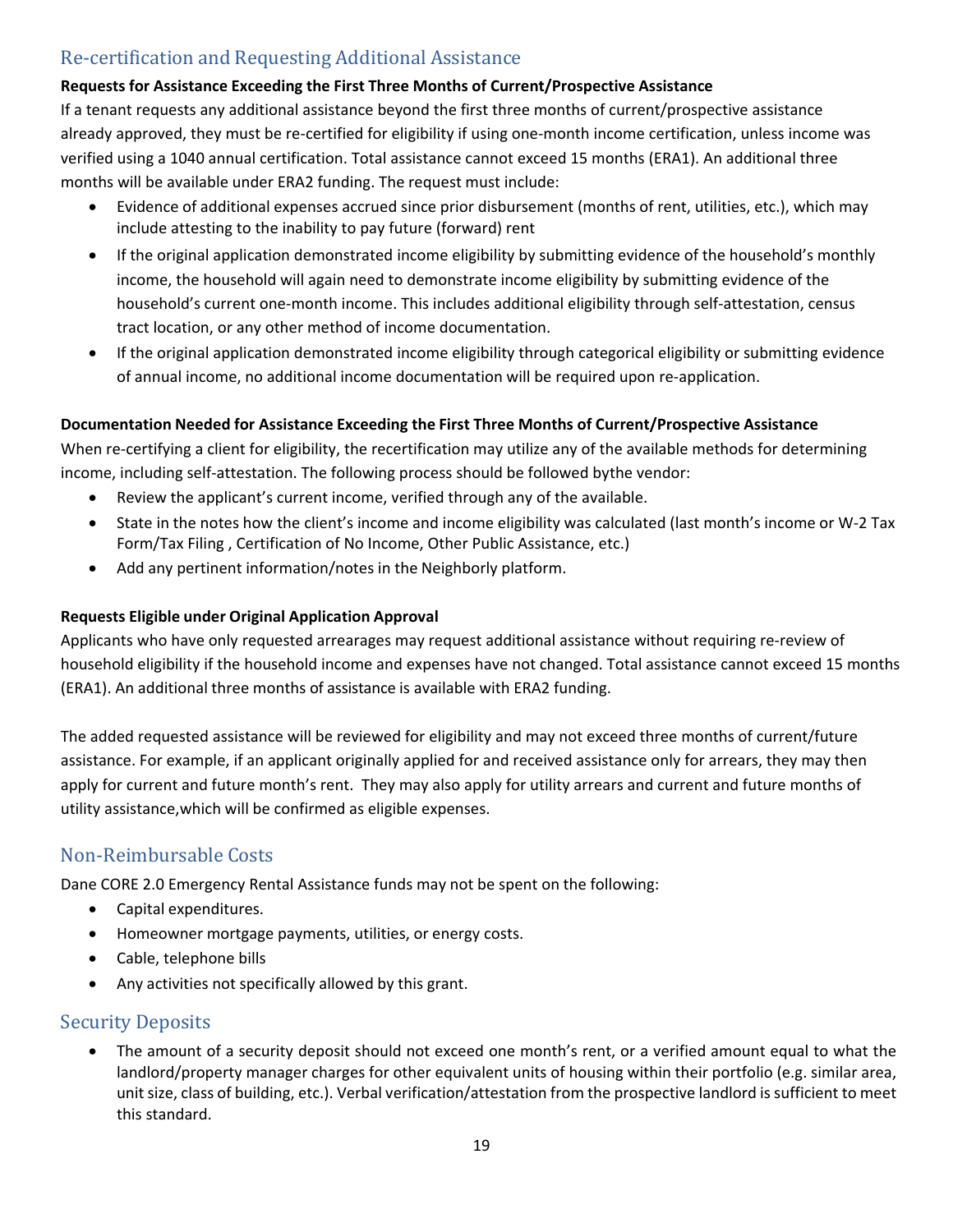- Security deposits may only be paid utilizing Program funds if the lease agreement is for a minimum duration of six (6) months.
- Tenants must stay in the rental unit no less than four months before a tenant is entitled to receive a returned security deposit that was paid for with Dane CORE 2.0 Emergency Rental Assistance funds. To the extent that the security deposit is not returned to the tenant, it will be subject to recapture by the Program.

#### Payment for Damages

The amount allowable for payment for damages under this Program shall be reviewed on a case‐by‐case basis. All payment for damages will be reviewed with the purpose of achieving the following objectives:

- 1. Ensuring Dane CORE funds are properly spent in accordance with Treasury regulation and applicable law;
- 2. Protecting tenants from excessive or unlawful charges not a direct result of their tenancy; and
- 3. Providing consistency in regards to informing tenants and landlords of their rights and responsibilities for charges.

The amount allowable for payment of damages under this program must be reasonable in nature. Due to the often discretionary nature and circumstances of charges for damages, all requests for assistance must be determined on a case‐ by-case basis by the vendor. Documentation must be required to issue payment for any damages or tenant-assessed fees over \$500 in cumulative cost.

In general, damages fall into the following two categories in this Program:

- **INELIGIBLE** costs include items to which the landlord is responsible for under Wisconsin State Statute §704.07(2) which states it is the landlord's duty to:
	- Keep in reasonable state of repair portions of the premises over which the landlord maintains control (i.e. routine maintenance is the responsibility of the landlord and shall not be passed onto or assessed to the tenant).
	- Keep in a reasonable state of repair equipment under their control necessary to supply services which the landlord has expressly or impliedly agreed to furnish to the tenant, such as heat, water, elevator or air‐conditioning;
		- For example, all habitable rooms must be able to maintain a heat of at least 67 degrees Fahrenheit. If damage occurs to systems or the rental unit based low temperatures not directly due to negligence or direct action of the tenant, these would not be allowable costs.
		- Replacement of systems supplied by the landlord shall be the responsibility of the landlord to replace, except if replacement is due to negligence or direct action of the tenant
	- Make necessary structural repairs;
	- Repair or replace plumbing, electrical wiring, machinery or equipment furnished with the premises and no longer in reasonable working condition
		- For example, replacing or repairing a non-functional refrigerator, stove, furnace, etc. are ineligible costs under this Program if provided by landlord at the beginning of tenancy. If the landlord does not provide an air conditioning unit, then this is not the landlord's responsibility to replace/repair
- **ELIGIBLE** costs include the following and will follow the guidelines below:
	- Repairs made necessary by the negligence, orimproper use of the premises by the tenant and their guests (including that which is beyond the normal wear and tear);
	- Fees (i.e. late fees, parking fees, replacement key fees) to the degree, which they are not punitive or unreasonable. If the fee is considered punitive or unreasonable, it will be considered ineligible. An example is provided below to help distinguish between an eligible and ineligible fee.
		- Example: A tenant is locked out and needs a replacement key. The fee charged is \$15, which is reflective of the costs of a maintenance person's time and the cost of a new key. In this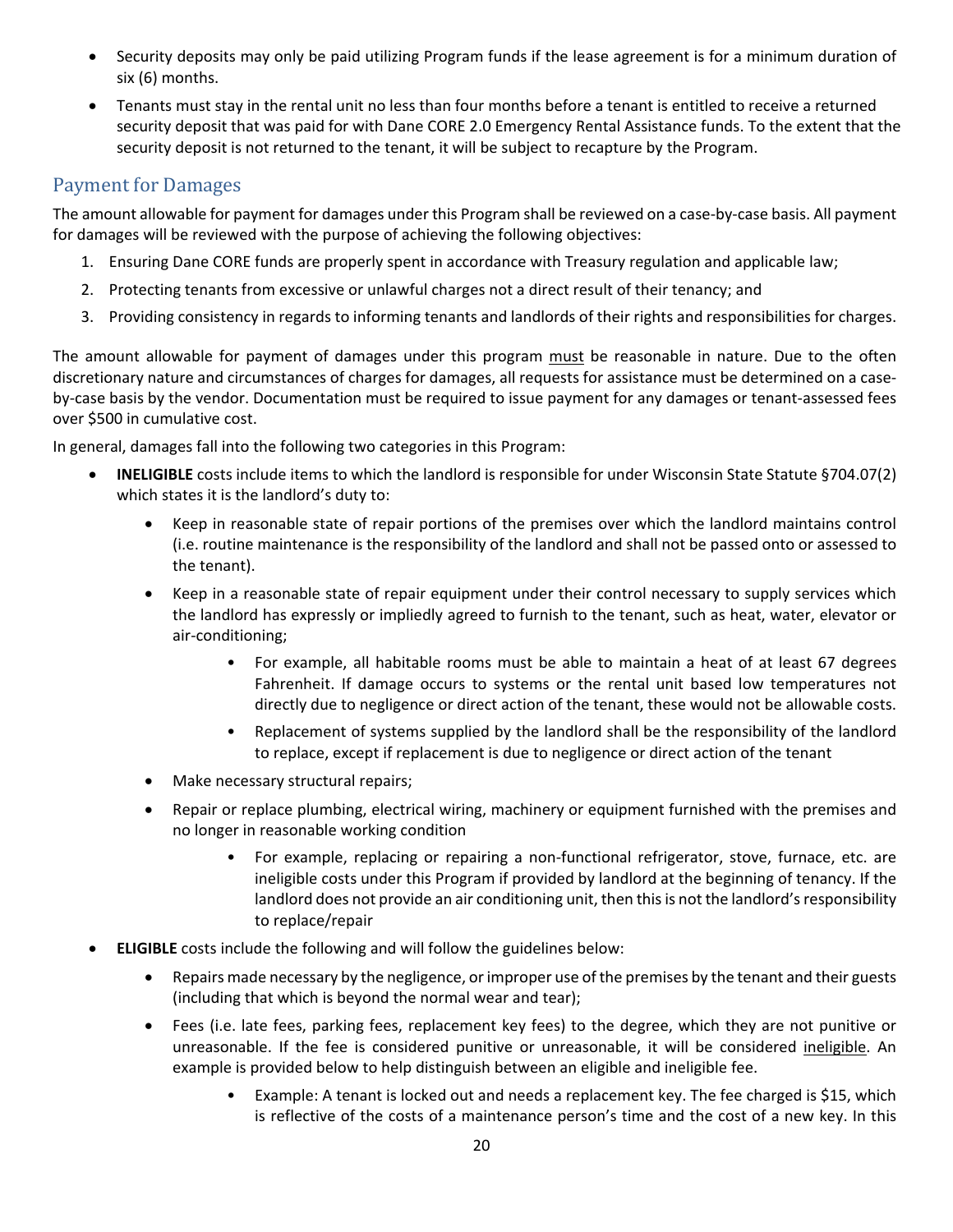instance, the cost can be considered reflective of reasonable basis for the charge and would be eligible.

- Punitive fees are those that do not reflect the actual damages, and rather are used to try to deter behavior and are ineligible. Program Leads will be required to make the distinction on whether a fee is punitive in nature.
- Escalating fees of any kind are ineligible under this Program. For example, a written lease agreement states that the first time a key is lost, it will be a \$15 replacement fee; the second time \$50; and the third \$200. This is not reflective of the actual costs associated with replacement, are punitive to deter behavior, and are ineligible. Escalating late fees are also ineligible payments, though the base late fee itself is eligible.
- Other examples of ineligible costs may include: sublet fees, fees related to breaking of a lease, or other similar charges not recorded in the lease agreement.
- Payments for all damages over \$500 require documentation.
- Regardless of costs, documentation isrequired for the following damages: painting costs, carpet cleaning, and pest remediation.
	- If the rental unit is located in the City of Madison, pest remediation is an ineligible cost regardless of documentation, according to Madison General Ordinance §27.07(2)(d).
- Where documentation is required for payment of damages; documentation can include bills, estimates, invoices, and/or images of the damage.

#### Incomplete Applications

If after review any application is incomplete in meeting minimum program requirements, the provider must contact the applicant to inform them of the incomplete requirements. This can be done automatically through the Neighborly platform. Providers may on their own determination use other methods to contact applicants for the Program using other forms of submitted contact information. Every reasonable effort should be made to obtain necessary documents from applicant households.

Reviewers shall add notes within all incomplete applications to verify the missing requirements. This will ease burden for subsequent reviewers or in the case of applicant assistance.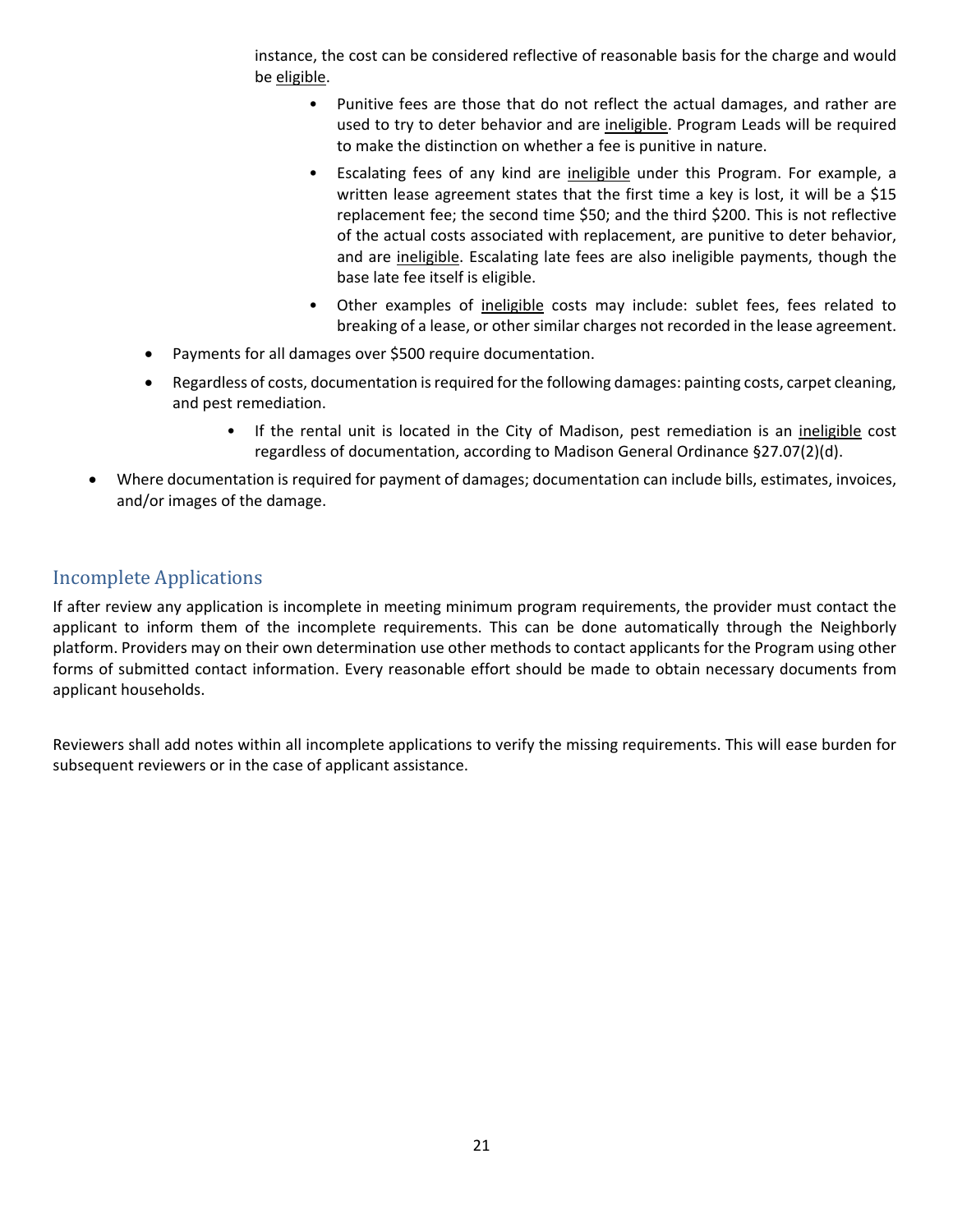# Chapter 4: Ongoing Administration

# Payment Process

- 1. Applicant rental benefit payments, forward rent payments, and/or security deposit payments shall be made to landlords or property managers registered on the Neighborly platform, with the exception of Direct to Tenant Payments. Applicant utility benefit payments shall be made directly to the utility provider. The sole exception to this policy is for non‐responsive landlords or landlords who opt out of Program participation. In this circumstance, payments may be sent directly to the tenant applicant household, payable to the landlord, consistent with the process outlined in Chapter 3 – Direct Payment to Tenant. Direct to Tenant Payments made payable to the tenant are allowable in this Program, but only under exceptional circumstances and only as authorized by Grantee.
	- If vendors/landlords are identified who are not registered, they shall be registered on Neighborly before payments may be made, unless non‐responsive of refusing to participate.
	- Payments shall be made only for allowable assistance benefits unless approved by Dane County and the City of Madison through an update to policies & procedures of the Dane CORE 2.0 Program.
	- If the landlord refuses to participate or receive payment, the vendor shall document the landlord's refusal to participate. Under that circumstance, the rental assistance payment will be made directly to the tenant. The tenant will still be eligiblefor utility assistance. This policy is outlined in Chapter 3 – Direct to Tenant Payments.
- 2. Vendors will:
	- Follow all applicable Program procedures contained within this manual and individual agency contracts.
	- Have staff trained on the Neighborly platform to receive and review applications, complete all related information, create, and maintain client files.
	- Utilize Neighborly to verify Program eligibility. County Income Limits will be the basis for income eligibility.
	- Ensure that funds are spent according to the procedures of this program, especially prioritization policies in determining accessibility of forward rent and/or security deposit to eligible applicants.
	- Ensure controls are in place to guarantee compliance with Program policies and procedures to prevent fraud, including duplication of benefits.
- 3. Applicants can directly use the Neighborly platform for assistance and application processing.
- 4. All payments under this program must be calculated and tracked as total months of assistance provided to each individual household. To determine how many months of assistance have been provided, vendors shall track the total payments made to any applicant household in any month in which a housing cost was incurred and assistance provided. Any combination of assistance categories can fall into a month based on procedures in this manual, and that shall still constitute only one month of assistance. There is no financial cap within a given month for amount of assistance that can be provided. A household has reached the duration of their eligibility while receiving 15 or 18 months of assistance (depending on funding source) with the same household composition at the same unit of housing.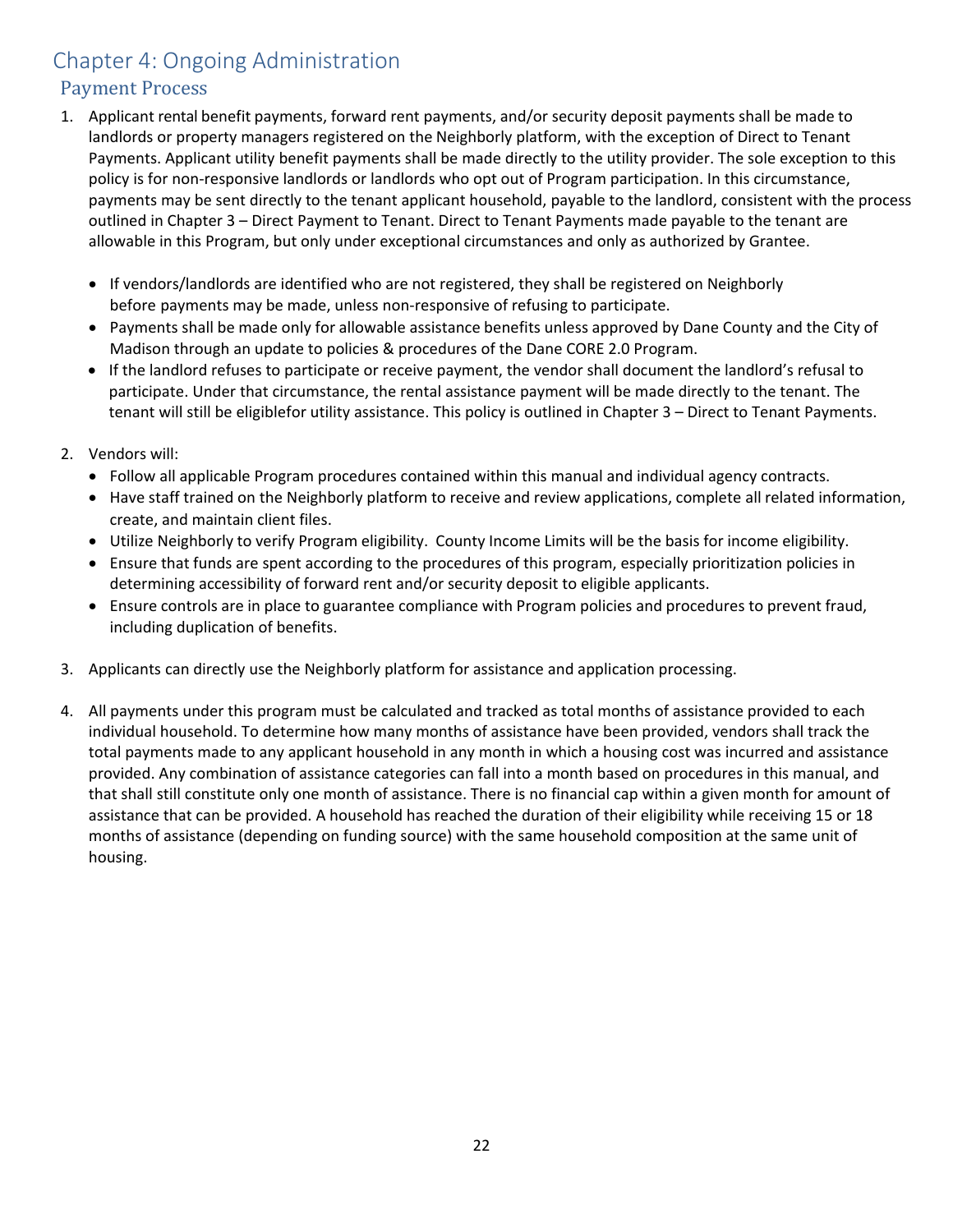# Chapter 5: Vendor Processing of Applications

#### Tenant Resource Center

All applicant households that have a current eviction filing or are at imminent risk of eviction will be processed by the Tenant Resource Center as detailed in Chapter 3. These applicant households are verified by the Tenant Resource Center through the Wisconsin Circuit Court System, and will be processed as a top priority. Any applicant households who have already applied for funding through this Program and have an application under review will be transferred to review by Tenant Resource Center staff to ensure all available assistance can be offered to stabilize these households in housing. Any applicant household with an eviction filing is immediately eligible for both forward rent and security deposit payments under this program.

#### **Process for Transferring Applications**

It is important for clients, who have an assigned court date, are referred to the Eviction Defense Program (EDP). Tenant Resource Center is operating as the central point for referrals to EDP which connects households to legal representation for their court appearance. As part of that program TRC is also evaluating Dane CORE 2.0 application payments to ensure court order payments are negotiated or payments can be issued to dismiss the eviction.

#### Why EDP payments are important?

There are times in the legal system that attorneys may need to negotiate on the clients behalf to get a dismal by the judge. Ensuring that any rental payment made to a household in the court system is ran through EDP, and therefore by TRC, is ensuring that the payment is being made with the attorney knowledge and agreement to better support the client in the court system.

#### **Main admin in Court System Process**

Abbey C - Tenant Resource Center abbey@tenantresourcecenter.org Shoshanna Doyle, Salvador Vasquez- Community Action Coalition shoshannad@cacscw.org; salvadorv@cacscw.org Sharmecia Brown- Urban Triage sbrown@urbantriage.org

#### Process

- 1. TRC will provide access to a calendar link that lists client name, address and court date in eviction court. This calendar typically has court cases assigned up to 28 days out but a judge could allow a case to be scheduled with less than 48 day notice.
- 2. CAC and UT will review the list and cross check it to the application in the wait list for Neighborly to be processed, CAC will look at applications within the City of Madison and UT will look for applicants outside the City but in Dane County.
- 3. If an applicant name and address are in the system and does not have a reviewer assigned to it CAC or UT will assign directly to Abbey.
- 4. If CAC or UT sees a name/address that is close match but they are unsure they will send an email to Abbey with name/address of application and inform that they did not assign the case and seeking confirmation. Abbey will confirm if it was mistype and assign to TRC or notify agency of their assignment.
- 5. Households in court who have not applied to Dane CORE 2.0, TRC will proactively work with them to get them enrolled and assign the case to themselves.
- 6. While we are working out this process, Abbey, Marissa and Sharmecia will also send group email between the 3 of them to communicate caseloads assigned.

#### Urban Triage, Inc.

All applicant households with rental arrears or other request of Program assistance (forward rent, utility assistance, etc.), but not at risk of imminent eviction (no current/pending filing) with an applicant address outside of the City of Madison, will be processed by Urban Triage. These applications are noted within the Neighborly platform as any application with a physical address outside of the City of Madison. Applications with this address will be pulled and assigned daily to reviewers by this vendor agency. Addresses must be verified via the Property Lookup Tool.